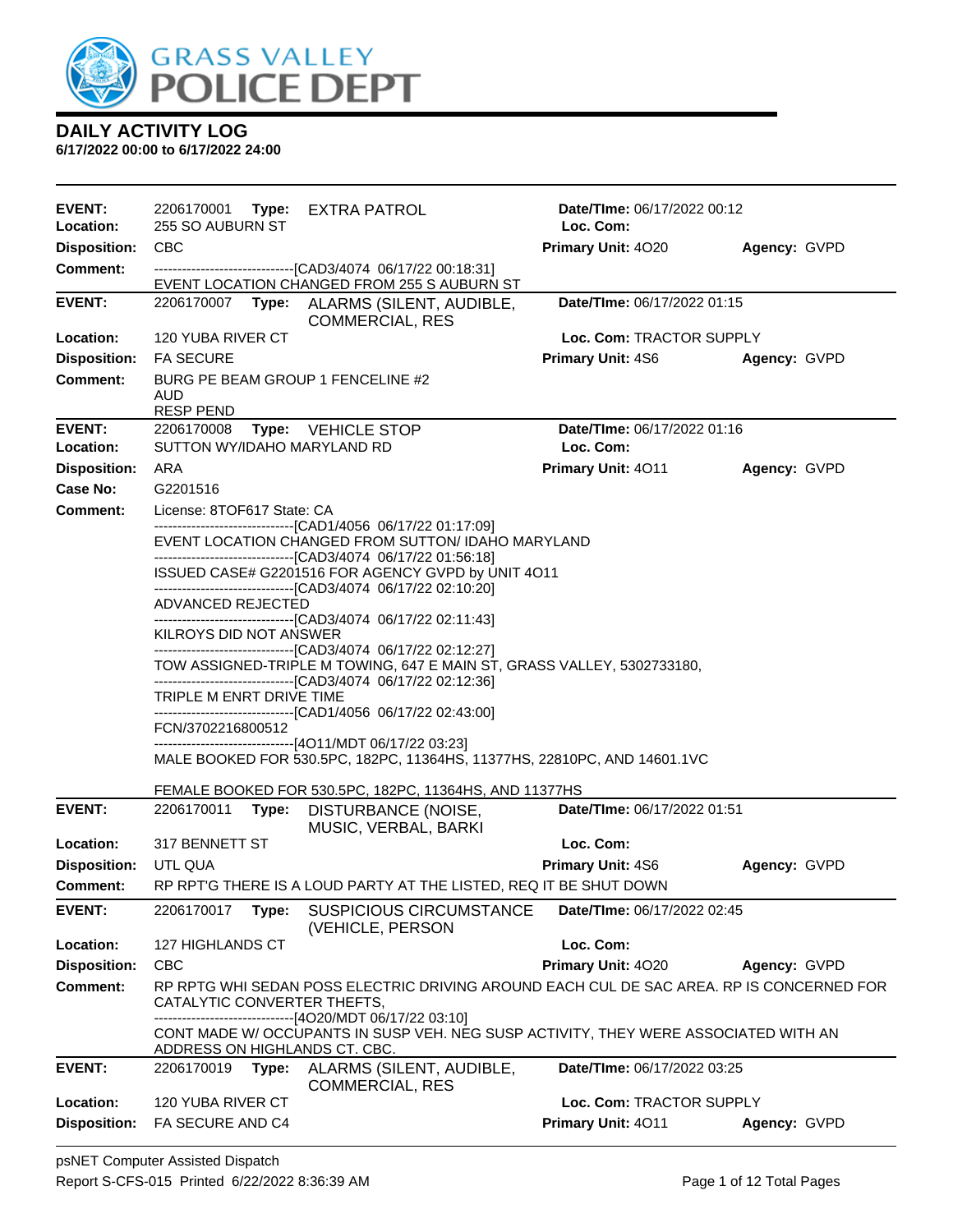

| <b>Comment:</b>     |                                | 10-33A/ FENCELINE PE BEAM/ RESP PENDING |                                                                                                                                                                                                                                           |                                    |                     |  |  |
|---------------------|--------------------------------|-----------------------------------------|-------------------------------------------------------------------------------------------------------------------------------------------------------------------------------------------------------------------------------------------|------------------------------------|---------------------|--|--|
| <b>EVENT:</b>       | 2206170020                     | Type:                                   | <b>SUSPICIOUS CIRCUMSTANCE</b><br>(VEHICLE, PERSON                                                                                                                                                                                        | Date/TIme: 06/17/2022 03:34        |                     |  |  |
| Location:           | 176 MCNAB CR                   |                                         |                                                                                                                                                                                                                                           | Loc. Com:                          |                     |  |  |
| <b>Disposition:</b> | CBC UTL ANYTHING SUSP          |                                         |                                                                                                                                                                                                                                           | Primary Unit: 4020                 | Agency: GVPD        |  |  |
| <b>Comment:</b>     | NOTHING SEEN, JUST HEARD       |                                         | 911 RPT'G HEARING "CREAKING" FROM UNDER THE HOUSE.                                                                                                                                                                                        |                                    |                     |  |  |
| <b>EVENT:</b>       | 2206170021                     |                                         | Type: DISTURBANCE (NOISE,<br>MUSIC, VERBAL, BARKI                                                                                                                                                                                         | Date/TIme: 06/17/2022 03:38        |                     |  |  |
| Location:           | 628 S AUBURN ST                |                                         |                                                                                                                                                                                                                                           | Loc. Com: COACH & FOUR MOTEL       |                     |  |  |
| <b>Disposition:</b> | <b>RPT</b>                     |                                         |                                                                                                                                                                                                                                           | Primary Unit: 4020                 | Agency: GVPD        |  |  |
| Case No:            | G2201517                       |                                         |                                                                                                                                                                                                                                           |                                    |                     |  |  |
| <b>Comment:</b>     |                                |                                         | 911 RPTG 415 TWN MALE AND FEMALE. RP ADV THEY WERE SCREAMING AND HITTING EACHOTHER. RP<br>ADV XRAY IS STILL OUTSIDE SCREAMING. SU LEFT IN A UK VEH. RP ADV 2YOA J W/XRAY.<br>-------------------------------[CAD3/4074 06/17/22 03:39:34] |                                    |                     |  |  |
|                     |                                |                                         | ADD'T 911 RPTG XRAY SCREAMING                                                                                                                                                                                                             |                                    |                     |  |  |
|                     |                                |                                         | -------------------------------[CAD1/4056 06/17/22 03:41:09]<br>911 RPT'G PURPLE 4RUNNER HIT THE XRAY, RP WAS NOT COOPERATIVE<br>------------------------------[CAD3/4074_06/17/22_03:41:52]                                              |                                    |                     |  |  |
|                     | 10-39 CALFIRE                  |                                         |                                                                                                                                                                                                                                           |                                    |                     |  |  |
|                     | 10-39 CALFIRE TO 1022          |                                         | ------------------------------[CAD3/4074_06/17/22 03:43:51]<br>------------------------------[4O20/MDT 06/17/22 04:04]                                                                                                                    |                                    |                     |  |  |
|                     |                                |                                         | CONT MADE W/ FEMALE HALF WHO ADVISED DISPUTE WAS VERBAL ONLY AND DID NOT WISH TO RPT HER<br>VEHICLE STOLEN AT THIS TIME. CASE TAKEN FOR DOCUMENTATION.<br>-------------------------------[CAD1/4056 06/17/22 04:04:50]                    |                                    |                     |  |  |
|                     |                                |                                         | ISSUED CASE# G2201517 FOR AGENCY GVPD by UNIT 4O20                                                                                                                                                                                        |                                    |                     |  |  |
| <b>EVENT:</b>       |                                |                                         | 2206170025 Type: ALARMS (SILENT, AUDIBLE,<br><b>COMMERCIAL, RES</b>                                                                                                                                                                       | Date/TIme: 06/17/2022 04:40        |                     |  |  |
| Location:           | 120 YUBA RIVER CT              |                                         |                                                                                                                                                                                                                                           | Loc. Com: TRACTOR SUPPLY           |                     |  |  |
| <b>Disposition:</b> | INF PER4S6                     |                                         |                                                                                                                                                                                                                                           | <b>Primary Unit:</b>               | Agency: GVPD        |  |  |
| Comment:            | <b>AUD</b><br><b>RESP PEND</b> |                                         | BURG PE BEAM GROUP 1 FENCELINE 2<br>***** EVENT CLOSED BY CAD1 WITH COMMENT-PER4S6                                                                                                                                                        |                                    |                     |  |  |
| <b>EVENT:</b>       | 2206170026                     | Type:                                   | <b>ORDINANCES</b>                                                                                                                                                                                                                         | Date/TIme: 06/17/2022 05:49        |                     |  |  |
|                     |                                |                                         | (COUNTY/MUNICIPAL)                                                                                                                                                                                                                        |                                    |                     |  |  |
| Location:           | 440 HENDERSON ST               |                                         |                                                                                                                                                                                                                                           | Loc. Com: INTERFAITH FOOD MINISTRY |                     |  |  |
| <b>Disposition:</b> | CBC 10-98T                     |                                         |                                                                                                                                                                                                                                           | <b>Primary Unit: 4020</b>          | <b>Agency: GVPD</b> |  |  |
| <b>Comment:</b>     |                                |                                         | RP RPTG SOMEONE SLEEPING BTWN BLDG AND POLE IN A HAMMOCK. REQ THEY BE MOVED ALONG                                                                                                                                                         |                                    |                     |  |  |
| <b>EVENT:</b>       | 2206170029                     | Type:                                   | ALARMS (SILENT, AUDIBLE,<br><b>COMMERCIAL, RES</b>                                                                                                                                                                                        | Date/TIme: 06/17/2022 06:27        |                     |  |  |
| Location:           | 471 SUTTON WY # 202            |                                         |                                                                                                                                                                                                                                           | Loc. Com: AMBER SOLUTIONS          |                     |  |  |
| <b>Disposition:</b> | FA ACCIDENTAL                  |                                         |                                                                                                                                                                                                                                           | <b>Primary Unit: 401</b>           | Agency: GVPD        |  |  |
| <b>Comment:</b>     |                                |                                         | OP: 325818 RPT'D 10-33AUD ZONE 1 FRNT DOOR, RESP PENDING.                                                                                                                                                                                 |                                    |                     |  |  |
| <b>EVENT:</b>       | 2206170030                     | Type:                                   | <b>SUBJECT STOP</b>                                                                                                                                                                                                                       | Date/TIme: 06/17/2022 06:45        |                     |  |  |
| Location:           | 125 E MAIN ST                  |                                         |                                                                                                                                                                                                                                           | Loc. Com: GRASS VALLEY CITY HALL   |                     |  |  |
| <b>Disposition:</b> | CBC MOVING ALONG               |                                         |                                                                                                                                                                                                                                           | <b>Primary Unit: 4S6</b>           | Agency: GVPD        |  |  |
| <b>Comment:</b>     | O/W 1 E MAIN SIDE              |                                         | ------------------------[CAD2/3675_06/17/22_06:45:26]                                                                                                                                                                                     |                                    |                     |  |  |
|                     |                                | EVENT LOCATION CHANGED FROM CITY HALL   |                                                                                                                                                                                                                                           |                                    |                     |  |  |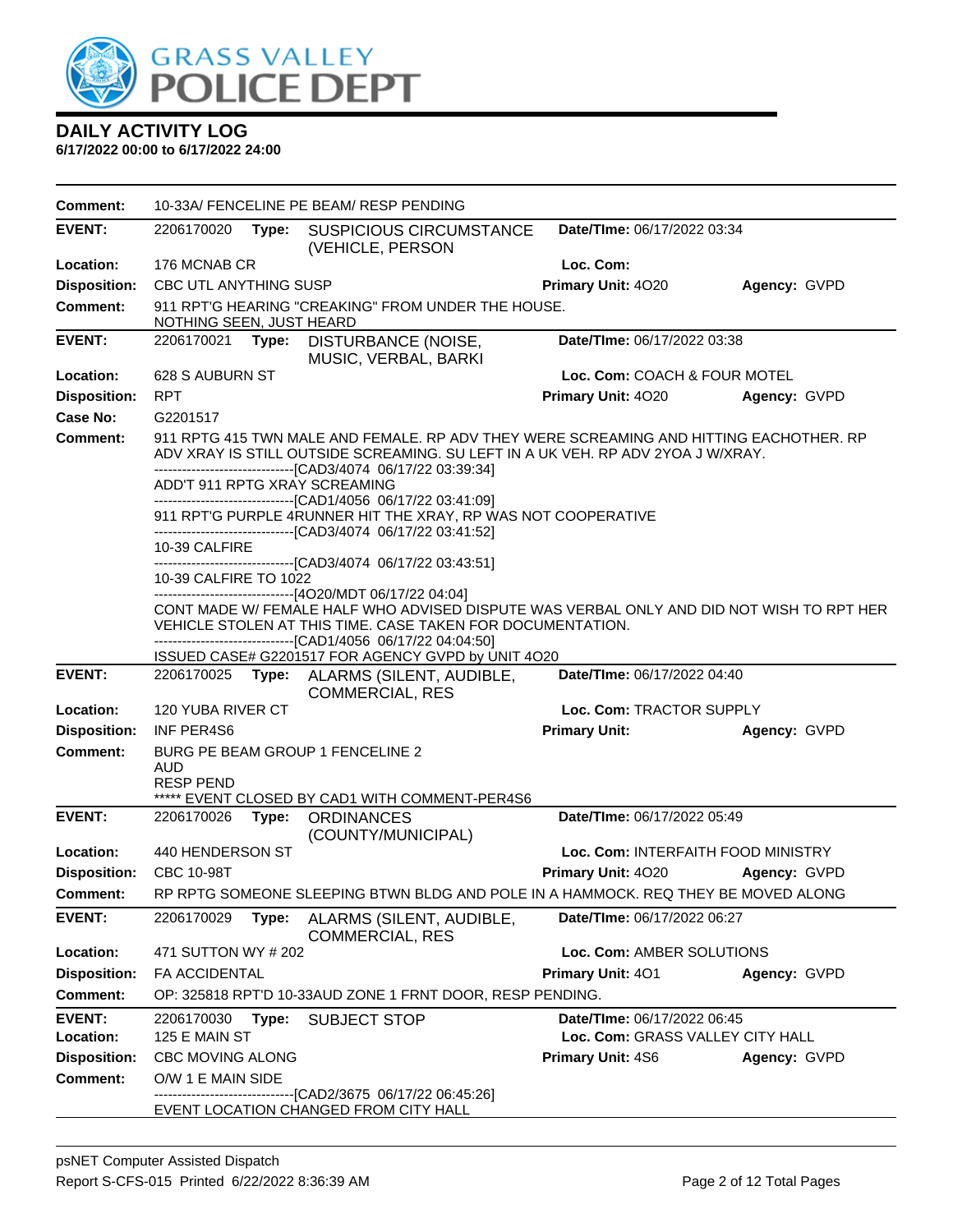

**6/17/2022 00:00 to 6/17/2022 24:00**

| <b>EVENT:</b>       | 2206170035                                                | Type: | ALARMS (SILENT, AUDIBLE,<br><b>COMMERCIAL, RES</b>                                                                  | Date/TIme: 06/17/2022 07:42                             |              |
|---------------------|-----------------------------------------------------------|-------|---------------------------------------------------------------------------------------------------------------------|---------------------------------------------------------|--------------|
| Location:           | <b>127 STEWART ST</b>                                     |       |                                                                                                                     | Loc. Com: FLETCHERS AUTO GLASS                          |              |
| <b>Disposition:</b> | <b>FA MALFUNCTION</b>                                     |       |                                                                                                                     | Primary Unit: 4R10                                      | Agency: GVPD |
| <b>Comment:</b>     | <b>RSP PENDING</b><br><b>AUDIBLE</b><br>OFFICE ENTRY DOOR |       |                                                                                                                     |                                                         |              |
| <b>EVENT:</b>       | 2206170040                                                | Type: | <b>ORDINANCES</b><br>(COUNTY/MUNICIPAL)                                                                             | Date/TIme: 06/17/2022 08:29                             |              |
| Location:           | 1103 SUTTON WY                                            |       |                                                                                                                     | Loc. Com: ROBERTSON WOODFORD AND<br><b>SOMMERS</b>      |              |
| <b>Disposition:</b> | <b>CBC</b>                                                |       |                                                                                                                     | <b>Primary Unit: 401</b>                                | Agency: GVPD |
| <b>Comment:</b>     |                                                           |       | R PRPTG TRANSIENT XRAY WONT LEAVE FROM IN FRONT OF BUSINESS                                                         |                                                         |              |
| <b>EVENT:</b>       | 2206170046                                                | Type: | TRAFFIC (DUI, PARKING,<br>SPEED, HAZ                                                                                | Date/TIme: 06/17/2022 09:08                             |              |
| Location:           |                                                           |       | 49/20 RAMP STATE/BRUNSWICK RD                                                                                       | Loc. Com: NB LEFT LANE                                  |              |
| <b>Disposition:</b> | <b>HBD</b>                                                |       |                                                                                                                     | <b>Primary Unit:</b>                                    | Agency: GVPD |
| <b>Comment:</b>     | ***** EVENT CLOSED BY CAD3                                |       | 911 XFER TO CHP FOR MATTRESS IN ROADWAY                                                                             |                                                         |              |
| <b>EVENT:</b>       | 2206170047                                                | Type: | THEFT (GRAND, PETTY, FROM<br><b>MERCHANT)</b>                                                                       | Date/TIme: 06/17/2022 09:22                             |              |
| Location:           | 132 EA MAIN ST                                            |       |                                                                                                                     | Loc. Com: CRACK'D WIRELESS                              |              |
| <b>Disposition:</b> | <b>CBC</b>                                                |       |                                                                                                                     | Primary Unit: 4R10                                      | Agency: GVPD |
| <b>Comment:</b>     |                                                           |       | RP IN GVPD LOBBY RPTG THEFT OF ELECTRONICS AND SERVICES                                                             |                                                         |              |
| <b>EVENT:</b>       | 2206170050                                                | Type: | <b>FOLLOWUP</b>                                                                                                     | Date/TIme: 06/17/2022 09:36                             |              |
| Location:           | 256 BUENA VISTA ST                                        |       |                                                                                                                     | Loc. Com: MOUNTAIN VALLEY PROPERTY<br><b>MANAGEMENT</b> |              |
| <b>Disposition:</b> | <b>CBC</b>                                                |       |                                                                                                                     | <b>Primary Unit: 4D10</b>                               | Agency: GVPD |
| <b>Comment:</b>     |                                                           |       | REQG 1021 REF ISSUED CASE# G2201198 FOR AGENCY GVPD by UNIT 4O15<br>----------------------[4D10/MDT 06/17/22 09:47] |                                                         |              |
|                     |                                                           |       | CONTACT MADE WITH RP. PROVIDED INFORMATION. CBC.                                                                    |                                                         |              |
| <b>EVENT:</b>       | 2206170051                                                | Type: | <b>CITIZEN ASSIST (CIVIL</b><br>STANDBY'S, LOCKOUT                                                                  | Date/TIme: 06/17/2022 10:05                             |              |
| Location:           | 223 FAIRMONT DR                                           |       |                                                                                                                     | Loc. Com:                                               |              |
| <b>Disposition:</b> | WA                                                        |       |                                                                                                                     | Primary Unit: 4Z15                                      | Agency: GVPD |
| <b>Comment:</b>     |                                                           |       | RP AT GVPD REF A UHAUL POD LEFT IFO RESIDENCE                                                                       |                                                         |              |
| <b>EVENT:</b>       | 2206170052                                                |       | Type: FOLLOWUP                                                                                                      | Date/TIme: 06/17/2022 10:28                             |              |
| Location:           | 275 DORSEY DR # 61                                        |       |                                                                                                                     | Loc. Com:                                               |              |
| <b>Disposition:</b> | CBC                                                       |       |                                                                                                                     | Primary Unit: 4D13                                      | Agency: GVPD |
| <b>Comment:</b>     |                                                           |       | RP REQG 1021 FROM 4D13 REF A RESTRAINING ORDER                                                                      |                                                         |              |
| <b>EVENT:</b>       | 2206170055                                                | Type: | ANIMALS (ABUSE, LOOSE,<br>FOUND, INJURED)                                                                           | Date/TIme: 06/17/2022 10:33                             |              |
| Location:           | 640 ZION ST                                               |       |                                                                                                                     | Loc. Com:                                               |              |
| <b>Disposition:</b> | CBC                                                       |       |                                                                                                                     | Primary Unit: 4Z32                                      | Agency: GVPD |
| <b>Comment:</b>     |                                                           |       | --------------------[CAD3/3980 06/17/22 10:33:45]<br>EVENT LOCATION CHANGED FROM 640 ZION ST                        |                                                         |              |
| <b>EVENT:</b>       | 2206170056                                                | Type: | TRAFFIC (DUI, PARKING,<br>SPEED, HAZ                                                                                | Date/TIme: 06/17/2022 10:41                             |              |
| Location:           | BRUNSWICK RD/SUTTON WY                                    |       |                                                                                                                     | Loc. Com:                                               |              |
| <b>Disposition:</b> | CBC LIGHT IS FUNCTIONING                                  |       |                                                                                                                     | Primary Unit: 4R10                                      | Agency: GVPD |

psNET Computer Assisted Dispatch Report S-CFS-015 Printed 6/22/2022 8:36:39 AM Page 3 of 12 Total Pages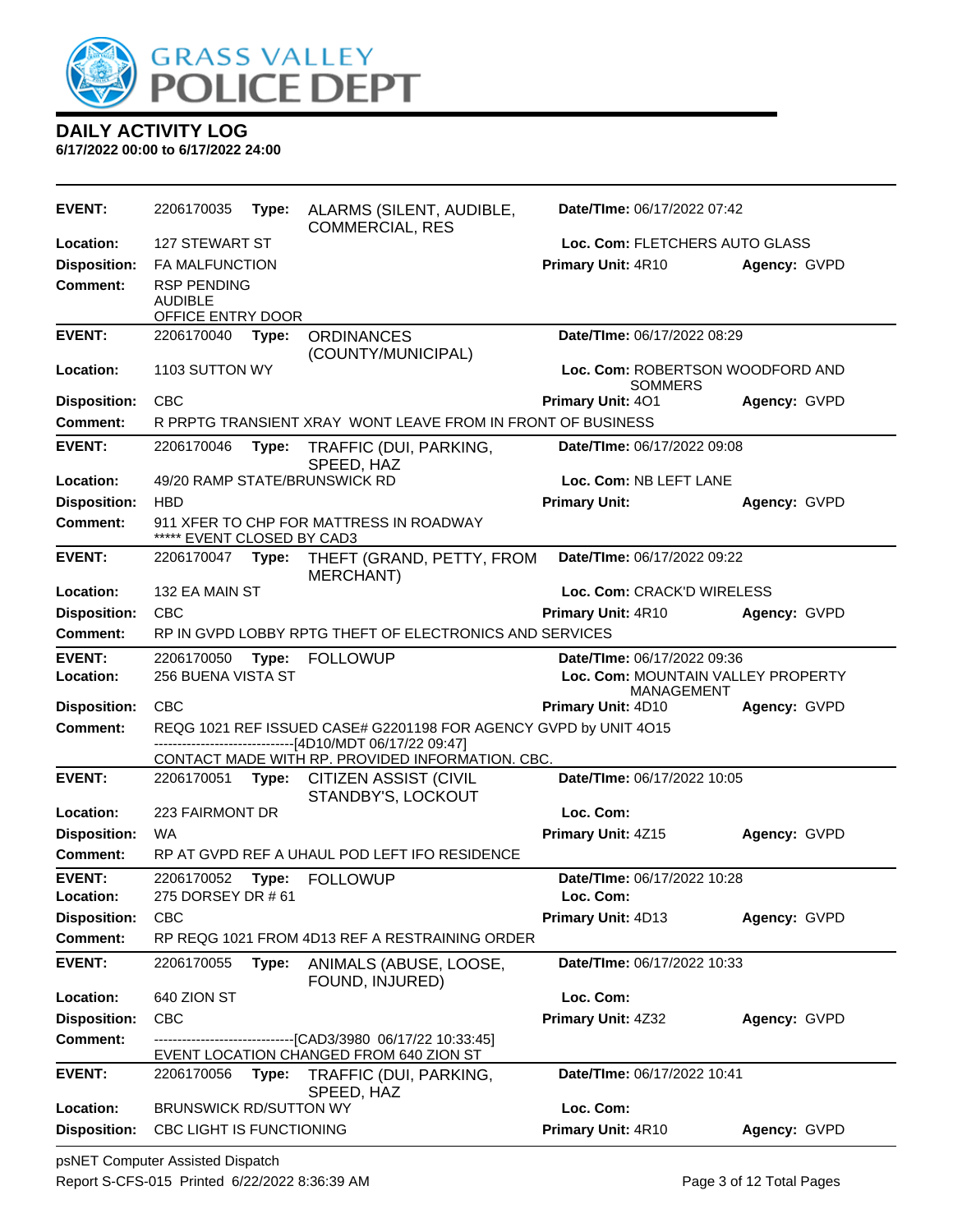

| Comment:                                                                                                                                                                                                                                               |                                                                        | RP RPTG LIGHTS ARE STUCK ON RED                                                                                                                                 |                                              |              |
|--------------------------------------------------------------------------------------------------------------------------------------------------------------------------------------------------------------------------------------------------------|------------------------------------------------------------------------|-----------------------------------------------------------------------------------------------------------------------------------------------------------------|----------------------------------------------|--------------|
| <b>EVENT:</b>                                                                                                                                                                                                                                          | 2206170061 Type:<br>Date/TIme: 06/17/2022 11:03<br><b>SUBJECT STOP</b> |                                                                                                                                                                 |                                              |              |
| Location:                                                                                                                                                                                                                                              | 880 SUTTON WY                                                          |                                                                                                                                                                 | Loc. Com: WALGREENS                          |              |
| <b>Disposition:</b>                                                                                                                                                                                                                                    | ARA 11377 11364                                                        |                                                                                                                                                                 | Primary Unit: 4R10                           | Agency: GVPD |
| Case No:                                                                                                                                                                                                                                               | G2201518                                                               |                                                                                                                                                                 |                                              |              |
| Comment:                                                                                                                                                                                                                                               | OW <sub>2</sub>                                                        |                                                                                                                                                                 |                                              |              |
|                                                                                                                                                                                                                                                        |                                                                        | -------------------------------[CAD3/3980_06/17/22 11:03:15]<br>EVENT LOCATION CHANGED FROM WALGREENS P LOT                                                     |                                              |              |
|                                                                                                                                                                                                                                                        |                                                                        | ---------------------------------[CAD3/3980 06/17/22 11:25:27]                                                                                                  |                                              |              |
|                                                                                                                                                                                                                                                        |                                                                        | ISSUED CASE# G2201518 FOR AGENCY GVPD by UNIT 4R10                                                                                                              |                                              |              |
| <b>EVENT:</b>                                                                                                                                                                                                                                          |                                                                        | 2206170063 Type: ANIMALS (ABUSE, LOOSE,<br>FOUND, INJURED)                                                                                                      | Date/TIme: 06/17/2022 11:11                  |              |
| Location:                                                                                                                                                                                                                                              | 193 GLENBROOK DR                                                       |                                                                                                                                                                 | Loc. Com:                                    |              |
| <b>Disposition:</b>                                                                                                                                                                                                                                    | AST                                                                    |                                                                                                                                                                 | <b>Primary Unit: 401</b>                     | Agency: GVPD |
| Case No:                                                                                                                                                                                                                                               | G2201519                                                               |                                                                                                                                                                 |                                              |              |
| Comment:                                                                                                                                                                                                                                               |                                                                        | 911 RPTG HE WENT TO ADDRESS TO BUY LADDER AND WAS BIT MY DOG IN GENITAL AREA. RP DECLINING<br>MEDICAL. RP IS STANDING BY IN FORD RANGER                         |                                              |              |
| -------------------------------[CAD3/3980 06/17/22 11:14:01]<br>ADD 911 FROM 191 GLENBROOK STATING SHE WAS NOT TRYING TO SELL A LADDER AND THE SUBJ<br>ATTEMPTED TO COME INTO HER HOUSE<br>------------------------------[CAD3/3980 06/17/22 11:49:21] |                                                                        |                                                                                                                                                                 |                                              |              |
|                                                                                                                                                                                                                                                        |                                                                        | ISSUED CASE# G2201519 FOR AGENCY GVPD by UNIT 4Z32                                                                                                              |                                              |              |
| <b>EVENT:</b>                                                                                                                                                                                                                                          |                                                                        | 2206170066 Type: SUSPICIOUS CIRCUMSTANCE<br>(VEHICLE, PERSON                                                                                                    | Date/TIme: 06/17/2022 11:30                  |              |
| Location:                                                                                                                                                                                                                                              | 440 HENDERSON ST                                                       |                                                                                                                                                                 | Loc. Com: INTERFAITH FOOD MINISTRY           |              |
| <b>Disposition:</b>                                                                                                                                                                                                                                    |                                                                        | HBD SOMEONE SLEEPINGPER CALFIRE                                                                                                                                 | <b>Primary Unit:</b>                         | Agency: GVPD |
| <b>Comment:</b>                                                                                                                                                                                                                                        |                                                                        | 911 RPTG TRANSIENT WMA GRY SHIRT BLK SHORTS LAYING ON GROUND SHAKING. XFERRED TO CALFIRE<br>***** EVENT CLOSED BY CAD3 WITH COMMENT-SOMEONE SLEEPINGPER CALFIRE |                                              |              |
| <b>EVENT:</b>                                                                                                                                                                                                                                          | 2206170068                                                             | Type: 911 UNKNOWN<br>(HANGUPS, ABAN'S)                                                                                                                          | Date/TIme: 06/17/2022 11:32                  |              |
| Location:                                                                                                                                                                                                                                              | 205 S CHURCH ST                                                        |                                                                                                                                                                 | Loc. Com: CHASE 530 274 3030                 |              |
| <b>Disposition:</b>                                                                                                                                                                                                                                    | <b>CBC</b>                                                             |                                                                                                                                                                 | <b>Primary Unit: 402</b>                     | Agency: GVPD |
| <b>Comment:</b>                                                                                                                                                                                                                                        | 911 ABANDONED                                                          | --------------------------------[CAD1/4051_06/17/22 11:32:55]                                                                                                   |                                              |              |
| <b>EVENT:</b>                                                                                                                                                                                                                                          |                                                                        | ON CALLBACK, ACCIDENTAL CODE 4                                                                                                                                  | Date/TIme: 06/17/2022 11:57                  |              |
|                                                                                                                                                                                                                                                        |                                                                        | 2206170074 Type: DISTURBANCE (NOISE,<br>MUSIC, VERBAL, BARKI                                                                                                    |                                              |              |
| Location:                                                                                                                                                                                                                                              | 275 DORSEY DR # 61                                                     |                                                                                                                                                                 | Loc. Com: GRASS VALLEY TERRACE<br>APARTMENTS |              |
| <b>Disposition:</b>                                                                                                                                                                                                                                    | <b>CBC</b>                                                             |                                                                                                                                                                 | <b>Primary Unit: 4D13</b>                    | Agency: GVPD |
| <b>Comment:</b>                                                                                                                                                                                                                                        |                                                                        | 911 REQG 4D13 BECAUSE NEIGHBOR WAS JUST BANGING ON HER DOOR AND YELLING AT HER<br>--[CAD1/4051_06/17/22 12:02:27]                                               |                                              |              |
|                                                                                                                                                                                                                                                        |                                                                        | RP BACK ON 911 RPTG NEIGHBOR POUNDING ON DOOR. NO LONGER THERE                                                                                                  |                                              |              |
| <b>EVENT:</b>                                                                                                                                                                                                                                          | 2206170076 Type:                                                       | DISTURBANCE (NOISE,<br>MUSIC, VERBAL, BARKI                                                                                                                     | Date/TIme: 06/17/2022 12:01                  |              |
| Location:                                                                                                                                                                                                                                              | 415 CENTRAL AV                                                         |                                                                                                                                                                 | Loc. Com: MEMORIAL PARK                      |              |
| <b>Disposition:</b>                                                                                                                                                                                                                                    | <b>CBC</b>                                                             |                                                                                                                                                                 | Primary Unit: 402                            | Agency: GVPD |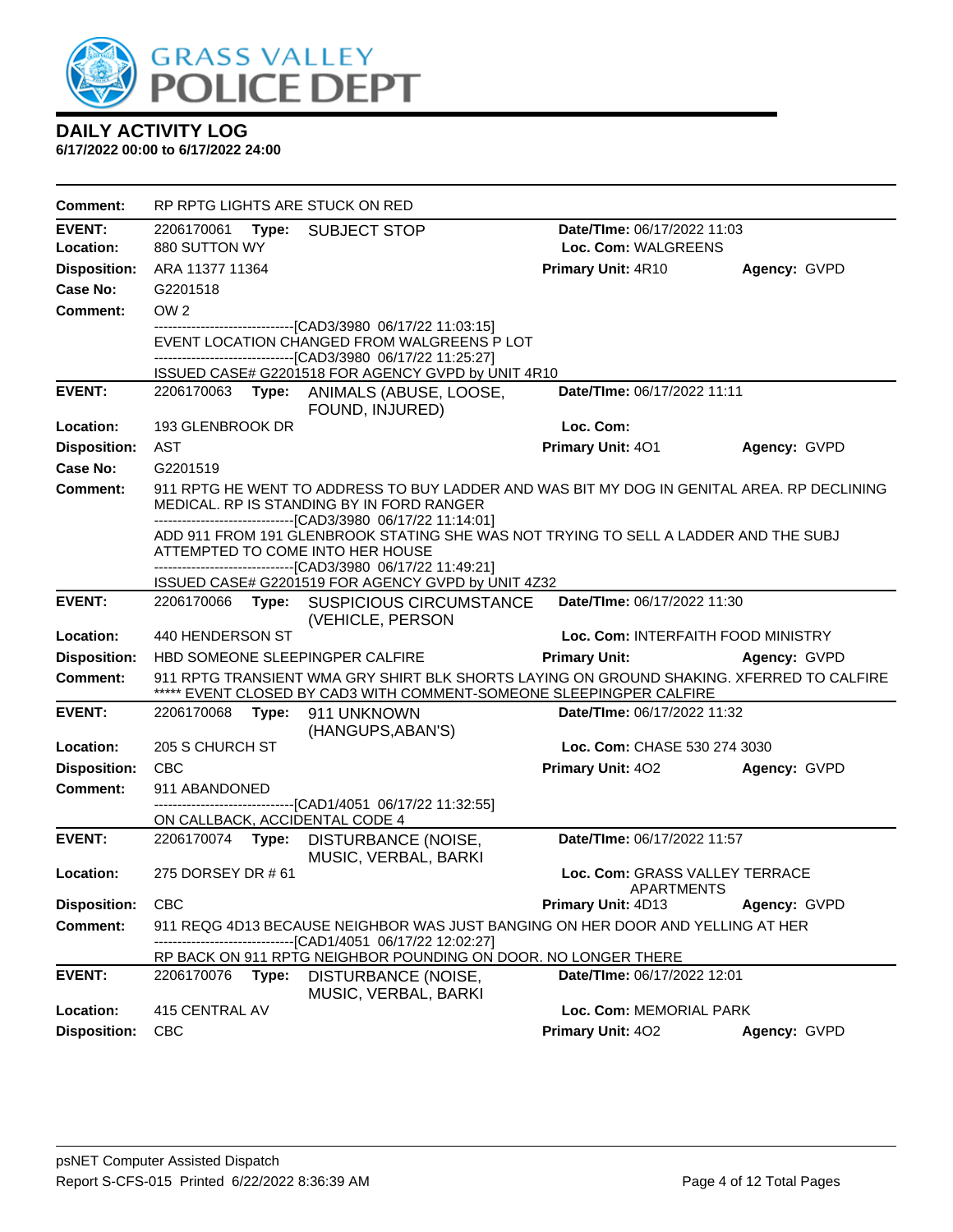

| <b>Comment:</b>                        | ADDTL 911 RPTG SAME THING         |       | 911 RPTG SUBJ ACCOSTING, VIDEO TAPING SUBJS AND SCREAMING PROFANITY AROUND CHILDREN. RP<br>HAS A RESTRAINING ORDER HE NEEDS TO SERVE THE SUBJ. REQG CTC BY THE MEMORIAL<br>--------------------------[CAD1/4051 06/17/22 12:03:05]<br>-------------------------------[CAD3/3980 06/17/22 12:10:42]              |                                                         |                                          |
|----------------------------------------|-----------------------------------|-------|-----------------------------------------------------------------------------------------------------------------------------------------------------------------------------------------------------------------------------------------------------------------------------------------------------------------|---------------------------------------------------------|------------------------------------------|
|                                        |                                   |       | OTHER HALF WAITING ON RACE ST WITH A FRACTURED WRIST FROM BEING GRABBED DECLINED<br>MEDICAL, ADVISED OFFICER WOULD CTC HIM                                                                                                                                                                                      |                                                         |                                          |
| <b>EVENT:</b>                          | 2206170090                        |       | Type: CITIZEN ASSIST (CIVIL<br>STANDBY'S, LOCKOUT                                                                                                                                                                                                                                                               | Date/TIme: 06/17/2022 12:38                             |                                          |
| Location:                              | <b>BRUNSWICK BASIN</b>            |       |                                                                                                                                                                                                                                                                                                                 | Loc. Com:                                               |                                          |
| <b>Disposition:</b>                    | CBC PER 401 ADVISED               |       |                                                                                                                                                                                                                                                                                                                 | <b>Primary Unit:</b>                                    | Agency: GVPD                             |
| <b>Comment:</b>                        |                                   |       | RP REQG ASSIST WITH CONTACTING VI AND TRANSPORTING TO ER PER HOSPITAL ORDER<br>***** EVENT CLOSED BY CAD1 WITH COMMENT-PER 401 ADVISED                                                                                                                                                                          |                                                         |                                          |
| <b>EVENT:</b><br>Location:             | 2206170095<br>1221 E MAIN ST # 52 |       | Type: WELFARE CHECK                                                                                                                                                                                                                                                                                             | Date/TIme: 06/17/2022 12:49<br>Loc. Com: HOLIDAY LODGE  |                                          |
| <b>Disposition:</b>                    | <b>CBC</b>                        |       |                                                                                                                                                                                                                                                                                                                 | Primary Unit: 4D13                                      | Agency: GVPD                             |
| <b>Comment:</b>                        | OR MODEL                          |       | CHP XFER RPTG ELDERLY MALE IS POSS MISSING. WAS IN TOWN FOR BLUEGRASS EVENT. TOLD STAFF HE<br>WOULD BE BACK TO CHECK OUT AND NEVER DID. RP CHECKED ROOM AND SUITCASE IS STILL IN THE<br>ROOM WITH ALL HIS BELONGINGS. VI'S CAR IS NOT IN THE PARKING LOT EITHER. VEH GRY SUV UNK MAKE                           |                                                         |                                          |
|                                        |                                   |       | -------------------------------[CAD1/4051 06/17/22 12:50:06]<br>RP HAS CHECKED HOSPITALS ALREADY<br>------------------------------[4D13/MDT 06/17/22 14:16]                                                                                                                                                     |                                                         |                                          |
|                                        |                                   |       | CONTACT MADE WITH THE RP. RP STATED THAT THE SUBJECT WAS GOING TO THE BLUEGRASSS EVENT IN<br>GRASS VALLEY. THAT EVENT IS UNTIL SUNDAY. RP STATED THAT SHE WILL RECONTACT GVPD IF SUBJECT<br>DOES NOT RETURN FOR HIS ITEMS BY SUNDAY.                                                                            |                                                         |                                          |
|                                        |                                   |       |                                                                                                                                                                                                                                                                                                                 |                                                         |                                          |
| <b>EVENT:</b>                          |                                   |       | 2206170098 Type: WELFARE CHECK                                                                                                                                                                                                                                                                                  | Date/TIme: 06/17/2022 12:56                             |                                          |
| Location:                              | <b>BRUNSWICK RD/SUTTON WY</b>     |       |                                                                                                                                                                                                                                                                                                                 |                                                         | Loc. Com: 174 SIDE ON THE GROCERY OUTLET |
|                                        | <b>CBC</b>                        |       |                                                                                                                                                                                                                                                                                                                 | <b>SIDE</b>                                             |                                          |
| <b>Disposition:</b><br><b>Comment:</b> |                                   |       | MALE SUBJ LAYING ON THE SIDE OF THE RD                                                                                                                                                                                                                                                                          | <b>Primary Unit: 401</b>                                | Agency: GVPD                             |
| <b>EVENT:</b>                          | 2206170101                        | Type: | DISTURBANCE (NOISE,                                                                                                                                                                                                                                                                                             | Date/TIme: 06/17/2022 13:15                             |                                          |
| Location:                              | 867 SUTTON WY                     |       | MUSIC, VERBAL, BARKI                                                                                                                                                                                                                                                                                            | Loc. Com: SAFEWAY                                       |                                          |
| <b>Disposition:</b>                    | <b>RPT</b>                        |       |                                                                                                                                                                                                                                                                                                                 | Primary Unit: 401                                       | Agency: GVPD                             |
| <b>Case No:</b>                        | G2201520                          |       |                                                                                                                                                                                                                                                                                                                 |                                                         |                                          |
| <b>Comment:</b>                        |                                   |       | 911 RPTG HIS EX GIRLFRIENDS NEW BOYFRIEND JUST TRIED TO FORCE HIM INTO A VEH TO GO TO THEIR<br>STORAGE FACILITY TO GET HIS EX GIRLFRIENDS PROPERTY. SU TOOK OFF IN A DRK COLORED SW, LAST<br>SEEN TWRDS SPEEDWAY. RP STANDING BY THE BEAD STORE<br>-------------------------------[CAD1/4051 06/17/22 13:37:26] |                                                         |                                          |
|                                        |                                   |       | ISSUED CASE# G2201520 FOR AGENCY GVPD by UNIT 401                                                                                                                                                                                                                                                               |                                                         |                                          |
| <b>EVENT:</b><br>Location:             | 2206170108<br>125 NEAL ST         |       | Type: ALL OTHERS                                                                                                                                                                                                                                                                                                | Date/TIme: 06/17/2022 13:42<br>Loc. Com: E DANIELS PARK |                                          |
| <b>Disposition:</b>                    | <b>CBC</b>                        |       |                                                                                                                                                                                                                                                                                                                 | Primary Unit: 402                                       | Agency: GVPD                             |
| <b>Comment:</b>                        |                                   |       | -------------------------------[CAD1/4051 06/17/22 13:42:28]<br>EVENT LOCATION CHANGED FROM 125 NEAL ST                                                                                                                                                                                                         |                                                         |                                          |
| <b>EVENT:</b><br>Location:             | 875 SUTTON WY                     |       | 2206170109 Type: ALL OTHERS                                                                                                                                                                                                                                                                                     | Date/TIme: 06/17/2022 13:43<br>Loc. Com: WENDY'S        |                                          |
| <b>Disposition:</b>                    | <b>RPT</b>                        |       |                                                                                                                                                                                                                                                                                                                 | Primary Unit: 401                                       | Agency: GVPD                             |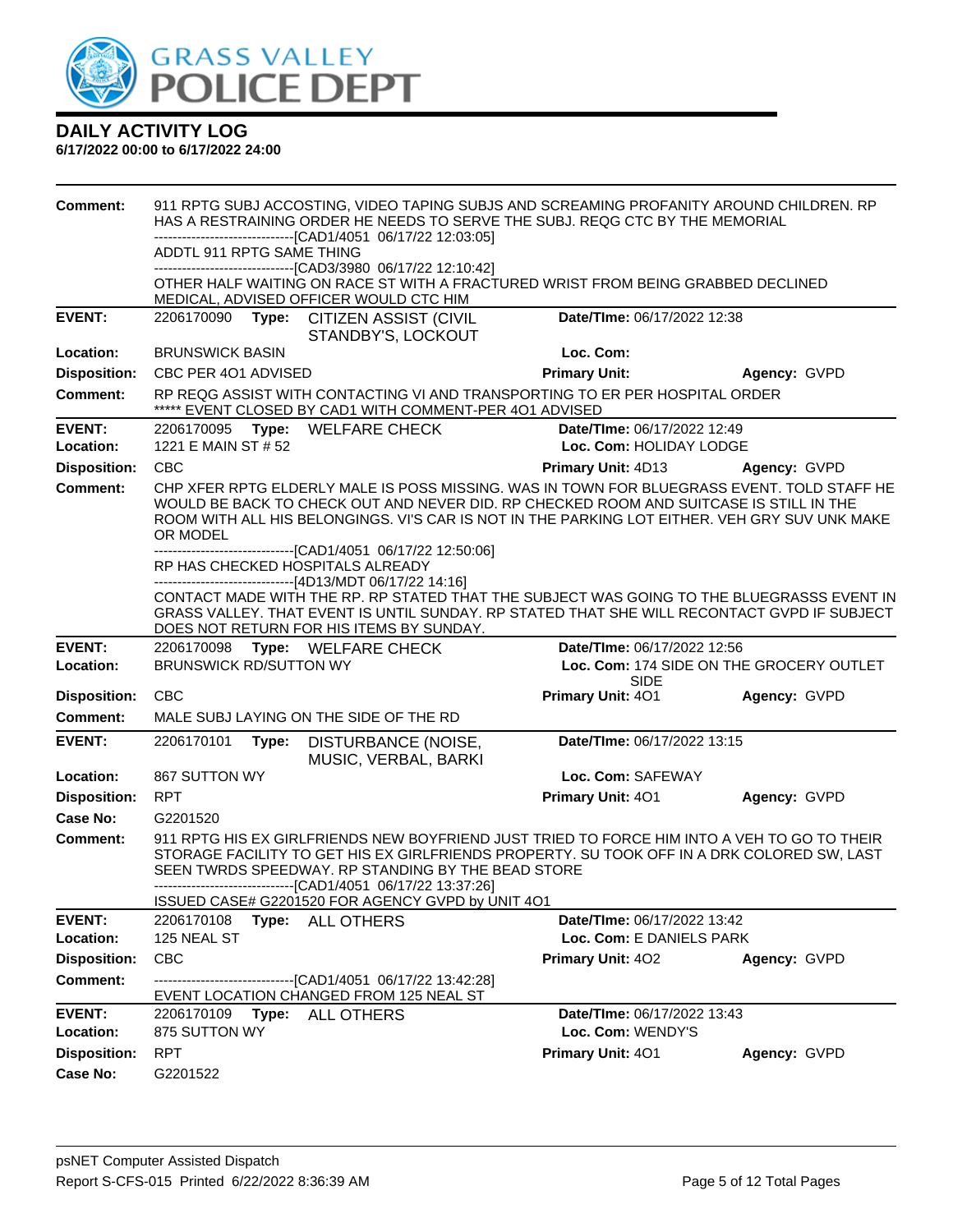

| <b>Comment:</b>                        | O/W SUBJ                                                                                                                                    |                             |                                          |
|----------------------------------------|---------------------------------------------------------------------------------------------------------------------------------------------|-----------------------------|------------------------------------------|
|                                        | -------------------------------[CAD1/4051_06/17/22 13:43:11]<br>EVENT LOCATION CHANGED FROM WENDYS                                          |                             |                                          |
|                                        | -------------------------------[CAD1/4051 06/17/22 13:45:59]                                                                                |                             |                                          |
|                                        | NEG ANSWER TO RP<br>-------------------------------[CAD1/4051 06/17/22 13:48:49]                                                            |                             |                                          |
|                                        | 1039 ER<br>-------------------------------[CAD1/4051 06/17/22 14:20:38]                                                                     |                             |                                          |
|                                        | ISSUED CASE# G2201522 FOR AGENCY GVPD by UNIT 4O1                                                                                           |                             |                                          |
| <b>EVENT:</b>                          | 2206170111 Type: FRAUD                                                                                                                      | Date/TIme: 06/17/2022 13:47 |                                          |
| Location:                              | 201 EA MAIN ST                                                                                                                              | Loc. Com: ROBINSON          |                                          |
| <b>Disposition:</b><br><b>Case No:</b> | <b>RPT</b>                                                                                                                                  | Primary Unit: 4R10          | Agency: GVPD                             |
| Comment:                               | G2201521<br>RP RPTG WALLET ON GAS PUMP AND GOT NOTIFIED THAT CARD WAS USED AT CHEVRON                                                       |                             |                                          |
|                                        | ---------------------------------[CAD1/4051_06/17/22 13:47:41]                                                                              |                             |                                          |
|                                        | RP IS AT ROBINSON FOR CTC<br>-------------------------------[CAD1/4051 06/17/22 13:47:51]                                                   |                             |                                          |
|                                        | RP IN WHI DODG RAM W/ UTILITY BED                                                                                                           |                             |                                          |
|                                        | -------------------------------[CAD1/4051 06/17/22 14:08:15]                                                                                |                             |                                          |
| <b>EVENT:</b>                          | ISSUED CASE# G2201521 FOR AGENCY GVPD by UNIT 4R10<br>2206170116 Type: PUBLIC RELATION CONTACT                                              | Date/TIme: 06/17/2022 13:59 |                                          |
| Location:                              | 129 S AUBURN ST                                                                                                                             |                             | Loc. Com: GRASS VALLEY POLICE DEPARTMENT |
| <b>Disposition:</b>                    | <b>CBC</b>                                                                                                                                  | <b>Primary Unit: 4A3</b>    | Agency: GVPD                             |
| <b>Comment:</b>                        | FIX IT TICKET                                                                                                                               |                             |                                          |
| <b>EVENT:</b>                          | 2206170117<br>Type: 911 UNKNOWN                                                                                                             | Date/TIme: 06/17/2022 14:05 |                                          |
| Location:                              | (HANGUPS, ABAN'S)<br><b>BRUNSWICK RD/SUTTON WY</b>                                                                                          | Loc. Com:                   |                                          |
| <b>Disposition:</b>                    | <b>CBC</b>                                                                                                                                  | <b>Primary Unit: 4R10</b>   | Agency: GVPD                             |
| <b>Comment:</b>                        | 911 CHP XFER- FEMALE HEARD TALKING IN BACKGROUND BUT NOT RESPONDING TO DISPATCH                                                             |                             |                                          |
|                                        | ------------------------------[CAD1/4051 06/17/22 14:17:12]                                                                                 |                             |                                          |
|                                        | EVENT LOCATION CHANGED FROM LAT: 39.23622300 LONG: -121.032386 GRASS VALLEY<br>-------------------------------[CAD1/4051 06/17/22 14:17:21] |                             |                                          |
|                                        | CALLER BACK ON 911 STATING ELDER ABUSE                                                                                                      |                             |                                          |
|                                        | --------------------------------[CAD1/4051_06/17/22 14:18:27]<br>RP NOT ANSWERING QUESTIONS AND TALKING TO HERSELF MOSTLY                   |                             |                                          |
|                                        | -------------------------------[CAD1/4051 06/17/22 14:20:01]                                                                                |                             |                                          |
|                                        | RP STATED SHE WAS ACR FROM SAFEWAY BUT WOULDNT ANSWER ANY QUESTIONS<br>-------------------------------[CAD1/4051 06/17/22 14:42:10]         |                             |                                          |
|                                        | ADDTL CHP XFER- CALLER STILL NOT ANSWERING DISPATCH                                                                                         |                             |                                          |
|                                        | -------------------------------[CAD1/4051 06/17/22 14:42:36]<br>TALKING HEARD BUT NO RESPONSE TO DISPATCH                                   |                             |                                          |
|                                        | -------------------------------[CAD1/4051_06/17/22 14:42:43]                                                                                |                             |                                          |
|                                        | POSS LIGHT 415V                                                                                                                             |                             |                                          |
|                                        | -------------------------[CAD2/3675_06/17/22_14:44:28]<br>4O18 ADVISED                                                                      |                             |                                          |
| <b>EVENT:</b>                          | 2206170118<br>911 UNKNOWN<br>Type:                                                                                                          | Date/TIme: 06/17/2022 14:08 |                                          |
|                                        | (HANGUPS, ABAN'S)                                                                                                                           |                             |                                          |
| Location:                              | 275 DORSEY DR # 61                                                                                                                          | Loc. Com:                   |                                          |
| <b>Disposition:</b><br><b>Comment:</b> | CBC                                                                                                                                         | Primary Unit: 4D13          | Agency: GVPD                             |
|                                        | 911 REQG PERSONAL CTC FROM 4D13 REF NEIGHBOR ISSUES                                                                                         |                             |                                          |
| <b>EVENT:</b>                          | 2206170122<br>Type:<br>ANIMALS (ABUSE, LOOSE,<br>FOUND, INJURED)                                                                            | Date/TIme: 06/17/2022 14:17 |                                          |
| Location:                              | 102 SPREE AV                                                                                                                                | Loc. Com:                   |                                          |
| <b>Disposition:</b>                    | <b>HBD</b>                                                                                                                                  | <b>Primary Unit:</b>        | Agency: GVPD                             |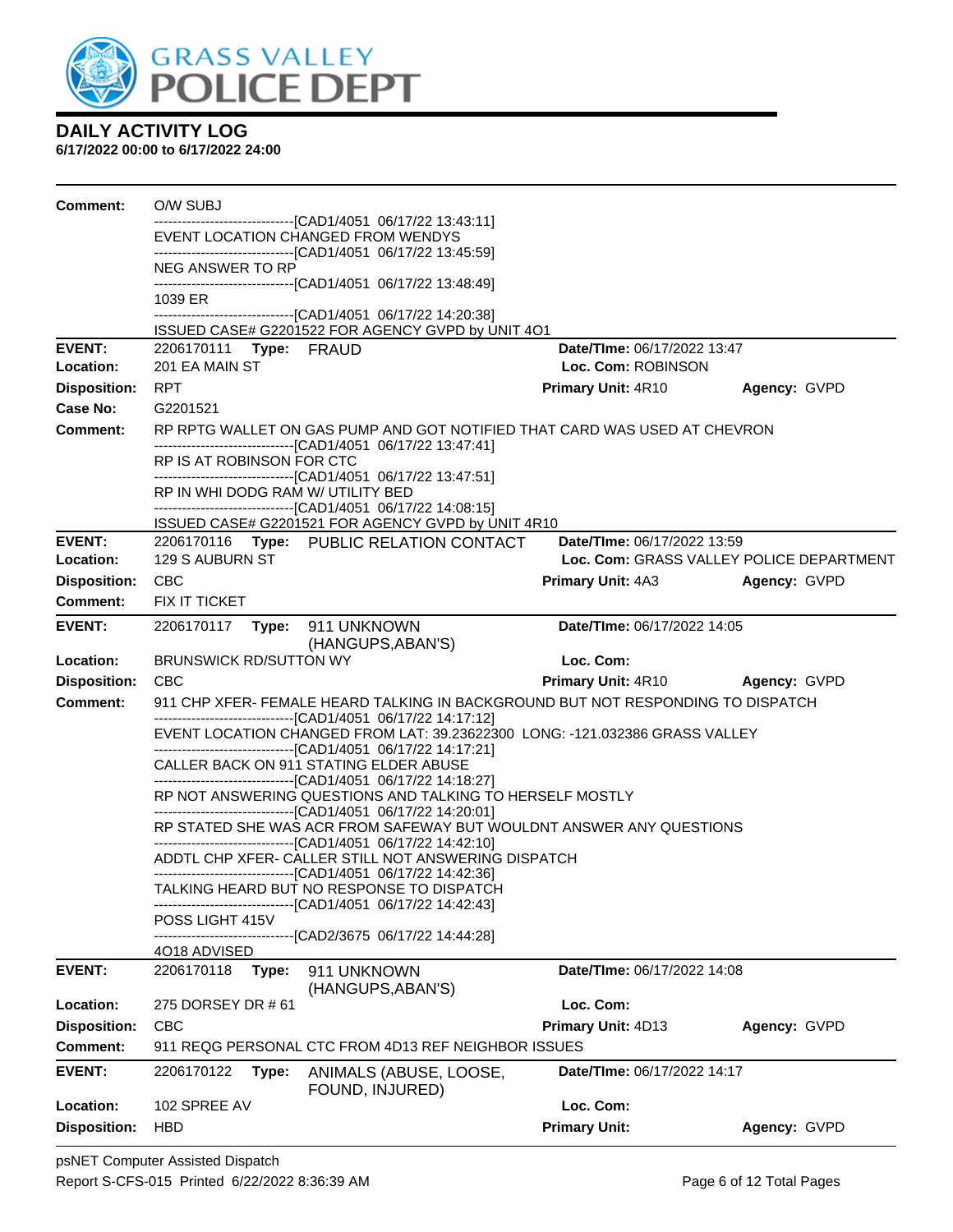

| <b>Comment:</b>     | DOG IS 8-9YRS OLD.<br>***** EVENT CLOSED BY CAD2                                                            |       | RP RPT'G HER CHIHUAUA "FRANKIE" WENT MISSING IN THE LAST 30MIN, NO COLAR.                                                                                              |                                          |              |  |
|---------------------|-------------------------------------------------------------------------------------------------------------|-------|------------------------------------------------------------------------------------------------------------------------------------------------------------------------|------------------------------------------|--------------|--|
| <b>EVENT:</b>       |                                                                                                             |       | 2206170123 Type: SUBJECT STOP                                                                                                                                          | Date/TIme: 06/17/2022 14:23              |              |  |
| Location:           | 129 S AUBURN ST                                                                                             |       |                                                                                                                                                                        | Loc. Com: GRASS VALLEY POLICE DEPARTMENT |              |  |
| <b>Disposition:</b> | <b>CBC</b>                                                                                                  |       |                                                                                                                                                                        | Primary Unit: 4018                       | Agency: GVPD |  |
| <b>Comment:</b>     |                                                                                                             |       | -------------------------------[CAD1/4051_06/17/22 14:23:37]<br>EVENT LOCATION CHANGED FROM GVPD                                                                       |                                          |              |  |
| <b>EVENT:</b>       | 2206170125                                                                                                  |       | Type: THEFT (GRAND, PETTY, FROM                                                                                                                                        | Date/TIme: 06/17/2022 14:31              |              |  |
| Location:           | 130 SCANDLING AV                                                                                            |       | <b>MERCHANT)</b>                                                                                                                                                       | Loc. Com:                                |              |  |
|                     | RPT 10-8                                                                                                    |       |                                                                                                                                                                        | Primary Unit: 4Z15                       | Agency: GVPD |  |
| <b>Disposition:</b> |                                                                                                             |       |                                                                                                                                                                        |                                          |              |  |
| Case No:            | G2201523                                                                                                    |       |                                                                                                                                                                        |                                          |              |  |
| Comment:            | RP REQ'G 10-21 REF THEFT.                                                                                   |       | -------------------------------[CAD1/4056 06/17/22 17:01:43]                                                                                                           |                                          |              |  |
|                     |                                                                                                             |       | ISSUED CASE# G2201523-G2201523 FOR GVPD by UNIT 4Z15                                                                                                                   |                                          |              |  |
| <b>EVENT:</b>       | 2206170126                                                                                                  | Type: | <b>ABANDONED VEHICLES</b>                                                                                                                                              | Date/TIme: 06/17/2022 14:33              |              |  |
| <b>Disposition:</b> | <b>CIT</b>                                                                                                  |       |                                                                                                                                                                        | Primary Unit: 4Z15                       | Agency: GVPD |  |
| <b>Comment:</b>     |                                                                                                             |       |                                                                                                                                                                        |                                          |              |  |
| <b>EVENT:</b>       | 2206170128                                                                                                  | Type: | <b>SUSPICIOUS CIRCUMSTANCE</b><br>(VEHICLE, PERSON                                                                                                                     | Date/TIme: 06/17/2022 14:38              |              |  |
| Location:           | SUTTON WY/IDAHO MARYLAND RD                                                                                 |       |                                                                                                                                                                        | Loc. Com:                                |              |  |
| <b>Disposition:</b> | UTL UTL/GOA                                                                                                 |       |                                                                                                                                                                        | Primary Unit: 4R10                       | Agency: GVPD |  |
| <b>Comment:</b>     |                                                                                                             |       | 911 RPT'G JUST UP ON IDAHO MARYLAND FROM THE INTERSECTION THERE IS A TRANSIENT WFA GRN TOP<br>BLK PNTS SEEMS OUT OF IT ON THE SIDE OF THE ROAD AND GOING INTO TRAFFIC. |                                          |              |  |
| <b>EVENT:</b>       |                                                                                                             |       | 2206170130 Type: ANIMALS (ABUSE, LOOSE,<br>FOUND, INJURED)                                                                                                             | Date/TIme: 06/17/2022 14:48              |              |  |
| Location:           | 415 NURSERY ST                                                                                              |       |                                                                                                                                                                        | Loc. Com:                                |              |  |
| <b>Disposition:</b> | <b>CBC</b>                                                                                                  |       |                                                                                                                                                                        | Primary Unit: 4Z32                       | Agency: GVPD |  |
| <b>Comment:</b>     |                                                                                                             |       | -----------------------[CAD2/3675_06/17/22 14:48:41]                                                                                                                   |                                          |              |  |
|                     | EVENT LOCATION CHANGED FROM 415 NURSERY                                                                     |       |                                                                                                                                                                        |                                          |              |  |
|                     | -------------------------------[RMS/DAV01_06/20/2022 09:47:13]<br>7 UNDERAGE KITTENS FOUND IN PIONEER PARK. |       |                                                                                                                                                                        |                                          |              |  |
| <b>EVENT:</b>       |                                                                                                             |       | 2206170133 Type: SUBJECT STOP                                                                                                                                          | Date/TIme: 06/17/2022 15:07              |              |  |
| Location:           | 875 SUTTON WY                                                                                               |       |                                                                                                                                                                        | Loc. Com: WENDY'S                        |              |  |
| <b>Disposition:</b> | <b>CBC</b>                                                                                                  |       |                                                                                                                                                                        | Primary Unit: 4R10                       | Agency: GVPD |  |
| <b>Comment:</b>     | O/W <sub>1</sub>                                                                                            |       |                                                                                                                                                                        |                                          |              |  |
|                     |                                                                                                             |       | ---------------------[CAD1/4051_06/17/22 15:08:11]<br>EVENT LOCATION CHANGED FROM WENDYS                                                                               |                                          |              |  |
| <b>EVENT:</b>       | 2206170135                                                                                                  | Type: | DISTURBANCE (NOISE,<br>MUSIC, VERBAL, BARKI                                                                                                                            | Date/TIme: 06/17/2022 15:16              |              |  |
| Location:           | 228 SUTTON WY                                                                                               |       |                                                                                                                                                                        | Loc. Com:                                |              |  |
| <b>Disposition:</b> | UTL                                                                                                         |       |                                                                                                                                                                        | Primary Unit: 4R10                       | Agency: GVPD |  |
| <b>Comment:</b>     |                                                                                                             |       | 911 RPT'G 415 LEFT SIDE AS YOU ENTER THE PARKING LOT. RP CAN HEAR A FEMALE SCREAMING AND                                                                               |                                          |              |  |
|                     |                                                                                                             |       | CRYING AND STATING "DON'T HIT ME IN THE HEAD, YOU ALMOST KILLED ME."<br>-------------------------[CAD2/3675 06/17/22 15:17:22]                                         |                                          |              |  |
|                     | <b>COMPLEX</b>                                                                                              |       | RP IS CALLING FROM CEDAR PARK STATING IT'S BETWEEN THE PATH BETWEEN THE TWO APARTMENT                                                                                  |                                          |              |  |
| <b>EVENT:</b>       | 2206170140                                                                                                  | Type: | <b>COMMUNITY POLICING</b><br><b>ACTION</b>                                                                                                                             | Date/TIme: 06/17/2022 15:41              |              |  |
| <b>Disposition:</b> | <b>CBC</b>                                                                                                  |       |                                                                                                                                                                        | Primary Unit: 402                        | Agency: GVPD |  |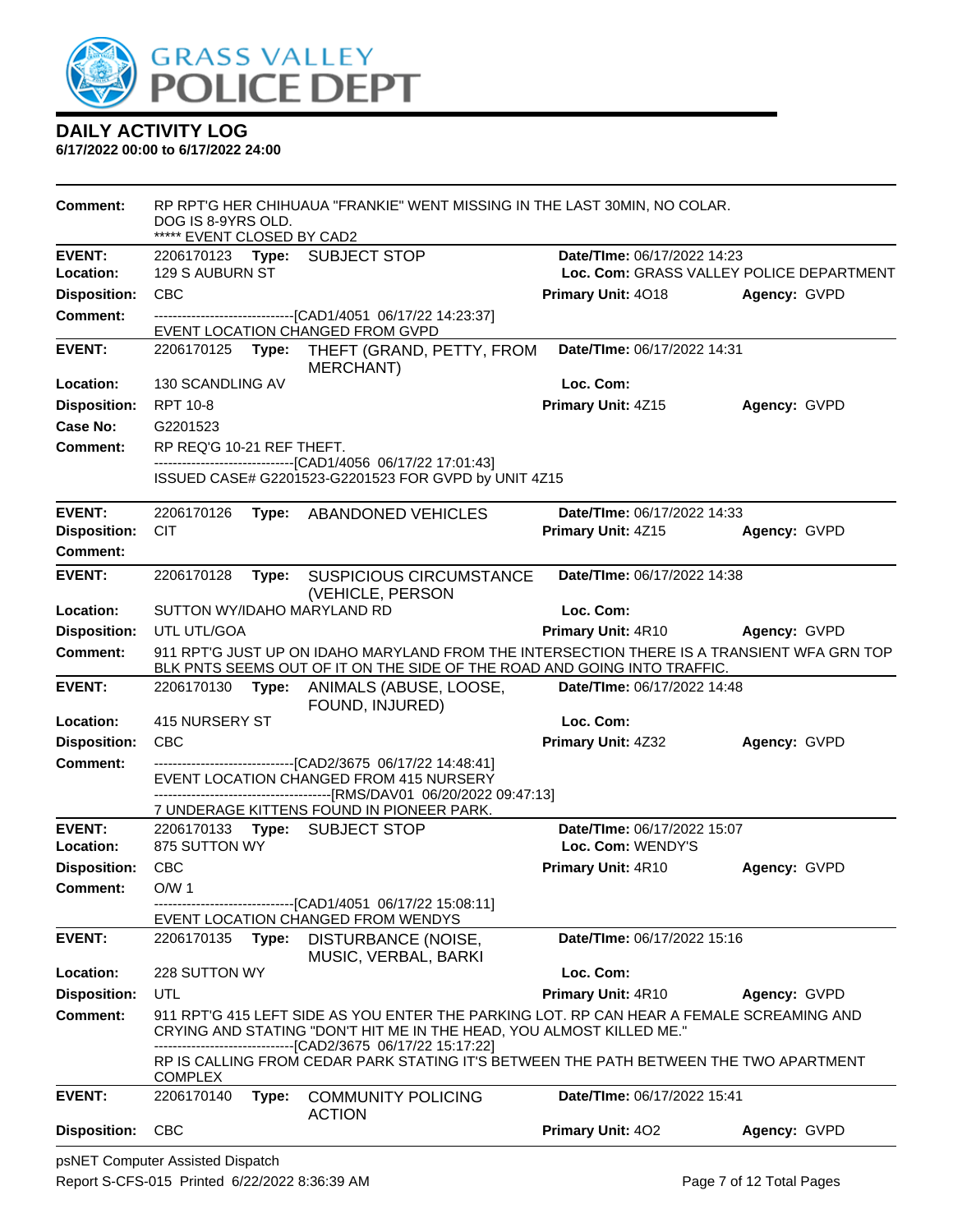

| Comment:            |                            |                                                                                                                                                                                      |                                 |                                          |
|---------------------|----------------------------|--------------------------------------------------------------------------------------------------------------------------------------------------------------------------------------|---------------------------------|------------------------------------------|
| <b>EVENT:</b>       | 2206170145                 | Type: PRIVATE PARTY TOW<br><b>REPORT</b>                                                                                                                                             | Date/TIme: 06/17/2022 15:53     |                                          |
| Location:           | 111 BANK ST                |                                                                                                                                                                                      | Loc. Com:                       |                                          |
| <b>Disposition:</b> | <b>HBD ENTERED</b>         |                                                                                                                                                                                      | <b>Primary Unit:</b>            | Agency: GVPD                             |
| Comment:            | <b>PRIVATE PARTY TOW</b>   |                                                                                                                                                                                      |                                 |                                          |
|                     | FCN/3702216803334          | -------------------------------[CAD1/4051 06/17/22 15:59:00]                                                                                                                         |                                 |                                          |
|                     |                            | ***** EVENT CLOSED BY CAD1 WITH COMMENT-ENTERED                                                                                                                                      |                                 |                                          |
| <b>EVENT:</b>       |                            | 2206170146 Type: WELFARE CHECK                                                                                                                                                       | Date/TIme: 06/17/2022 15:55     |                                          |
| Location:           |                            | BRUNSWICK RD/IDAHO MARYLAND RD                                                                                                                                                       | Loc. Com:                       |                                          |
| <b>Disposition:</b> | UTL                        |                                                                                                                                                                                      | Primary Unit: 4R10 Agency: GVPD |                                          |
| <b>Comment:</b>     | TRASH. REQ WEL CHECK.      | 911 RPTG XRAY ON THE SIDE OF THE RD BUT IN THE RDWY WITH RIPPED LOTHING LOOKING THROUGH                                                                                              |                                 |                                          |
|                     | WFA LSW RIPPED SWEATPANTS  |                                                                                                                                                                                      |                                 |                                          |
| <b>EVENT:</b>       |                            | 2206170149    Type: 911    UNKNOWN<br>(HANGUPS, ABAN'S)                                                                                                                              | Date/TIme: 06/17/2022 16:04     |                                          |
| Location:           |                            | LAT: 39.21616000 LONG: -121.063349                                                                                                                                                   | Loc. Com:                       |                                          |
| <b>Disposition:</b> | <b>HBD</b>                 |                                                                                                                                                                                      | <b>Primary Unit:</b>            | Agency: GVPD                             |
| <b>Comment:</b>     | 911 OPEN LINE              |                                                                                                                                                                                      |                                 |                                          |
|                     | ***** EVENT CLOSED BY CAD1 | --------------------------[CAD1/4051 06/17/22 16:05:41]<br>LEFT MESSAGE ON CALLBACK, PHONE NUMBER IS ASSOCIATED WITH 20358 MCCOURTNEY RD                                             |                                 |                                          |
| <b>EVENT:</b>       |                            | 2206170153 Type: FOLLOWUP                                                                                                                                                            | Date/TIme: 06/17/2022 16:14     |                                          |
| Location:           | 105 NEAL ST                |                                                                                                                                                                                      | Loc. Com: SAFEWAY               |                                          |
| <b>Disposition:</b> | <b>CBC</b>                 |                                                                                                                                                                                      | <b>Primary Unit: 405</b>        | Agency: GVPD                             |
| <b>Comment:</b>     |                            | RP REQ 10-21 REF CASE# G2201380 FOR AGENCY GVPD by UNIT 4O20<br>------------------------------[4O5/MDT 06/17/22 16:23]                                                               |                                 |                                          |
|                     | TAKEN FOR SK ON CASE.      | RP IS MOTHER OF ARRESTED PERSONS REF 1380 AND STATES RO OF VEHICLE TOOK KEYS BELONGING<br>TO HER KIDS VEHICLES. RP ADVISED OF CIVIL ISSUE AND TO CONTACT OFC BOSSI DUE TO MISC ITEMS |                                 |                                          |
| <b>EVENT:</b>       |                            | 2206170155 Type: SUBJECT STOP                                                                                                                                                        | Date/TIme: 06/17/2022 16:31     |                                          |
| Location:           | SO AUBURN ST/BANK ST       |                                                                                                                                                                                      | Loc. Com:                       |                                          |
| <b>Disposition:</b> | <b>CBC MOVING ALONG</b>    |                                                                                                                                                                                      | Primary Unit: 4D10              | Agency: GVPD                             |
| <b>Comment:</b>     | OW <sub>1</sub>            | ---------------------------------[CAD3/4074_06/17/22 16:31:53]                                                                                                                       |                                 |                                          |
|                     |                            | EVENT LOCATION CHANGED FROM SO AUBURN/BANK                                                                                                                                           |                                 |                                          |
| <b>EVENT:</b>       |                            | 2206170158 Type: THEFT (GRAND, PETTY, FROM<br><b>MERCHANT)</b>                                                                                                                       | Date/TIme: 06/17/2022 16:50     |                                          |
| Location:           | 360 SUTTON WY #34          |                                                                                                                                                                                      | Loc. Com:                       |                                          |
| <b>Disposition:</b> | RPT 10-8                   |                                                                                                                                                                                      | Primary Unit: 4Z15              | Agency: GVPD                             |
| Case No:            | G2201524                   |                                                                                                                                                                                      |                                 |                                          |
| <b>Comment:</b>     | TODAY. REQ 10-21           | RP RPTG HER ELECTRIC BIKE STOLEN. APPROX \$3000. BLK EBIKE. OCC'D SOMETIME LAST NIGHT OR<br>-------------------------------[CAD1/4056 06/17/22 17:16:29]                             |                                 |                                          |
|                     |                            | ISSUED CASE# G2201524 FOR AGENCY GVPD by UNIT 4Z15                                                                                                                                   |                                 |                                          |
| <b>EVENT:</b>       |                            | 2206170163 Type: PUBLIC RELATION CONTACT                                                                                                                                             | Date/TIme: 06/17/2022 17:02     |                                          |
| Location:           | 1262 SUTTON WY             |                                                                                                                                                                                      |                                 | Loc. Com: HOSPITALITY HOUSE 530 271 7144 |
| <b>Disposition:</b> | <b>CBC CLEARED</b>         |                                                                                                                                                                                      | Primary Unit: 4018              | Agency: GVPD                             |
| <b>Comment:</b>     | <b>CLEARANCE FOR 2</b>     |                                                                                                                                                                                      |                                 |                                          |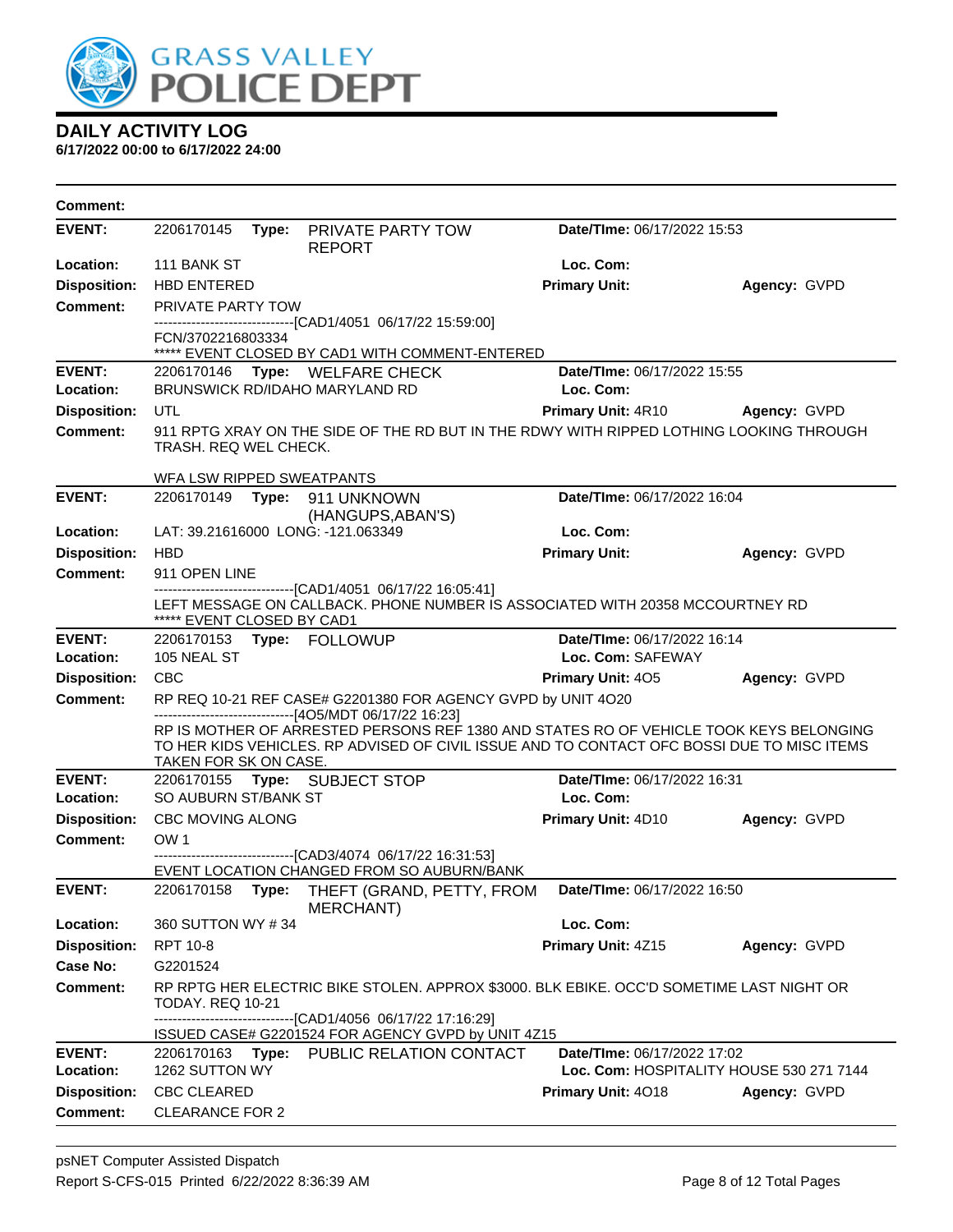

**DAILY ACTIVITY LOG 6/17/2022 00:00 to 6/17/2022 24:00**

| <b>EVENT:</b>       | 2206170165                                                | Type: | <b>RESTRAINING ORDERS (TRO,</b><br>OAH, CUSTODY, C                                                                                                                                                                                                                                                                                                                       | Date/TIme: 06/17/2022 17:19                  |              |  |
|---------------------|-----------------------------------------------------------|-------|--------------------------------------------------------------------------------------------------------------------------------------------------------------------------------------------------------------------------------------------------------------------------------------------------------------------------------------------------------------------------|----------------------------------------------|--------------|--|
| Location:           | 275 DORSEY DR                                             |       |                                                                                                                                                                                                                                                                                                                                                                          | Loc. Com: GRASS VALLEY TERRACE<br>APARTMENTS |              |  |
| <b>Disposition:</b> | <b>CBC</b>                                                |       |                                                                                                                                                                                                                                                                                                                                                                          | Primary Unit: 4D13                           | Agency: GVPD |  |
| <b>Comment:</b>     | RP REQ 10-21 REF AN R/O                                   |       |                                                                                                                                                                                                                                                                                                                                                                          |                                              |              |  |
|                     |                                                           |       | ------------------------------[4D13/MDT 06/17/22 17:41]<br>CONTACTED MADE WITH RP REGARDING NEIGHBORS TEXTING HIM ABOUT A CAMERA. NEIGHBORS<br>WANTED RP TO SIGN A DOC FOR THE CAMERA. RP STATED HE DID NOT WANT TO BE INVOLVED IN THIS<br>SITUATION. RP STATED NEIGHBORS ARE STILL TEXTING HIM. RP JUST WANTED GVPD TO HEAR THE<br>WHOLE ISSUE REGARDING HIS NEIGHBORS. |                                              |              |  |
| <b>EVENT:</b>       |                                                           |       | 2206170167 Type: PRIVATE PARTY TOW<br><b>REPORT</b>                                                                                                                                                                                                                                                                                                                      | Date/TIme: 06/17/2022 17:26                  |              |  |
| Location:           | 265 SUTTON WY                                             |       |                                                                                                                                                                                                                                                                                                                                                                          | Loc. Com:                                    |              |  |
| <b>Disposition:</b> | <b>HBD</b>                                                |       |                                                                                                                                                                                                                                                                                                                                                                          | <b>Primary Unit:</b>                         | Agency: GVPD |  |
| <b>Comment:</b>     | PRIVATE PARTY TOW                                         |       |                                                                                                                                                                                                                                                                                                                                                                          |                                              |              |  |
|                     | FCN/3702216803740<br>***** EVENT CLOSED BY CAD3           |       | -------------------------------[CAD3/4074_06/17/22_17:31:53]                                                                                                                                                                                                                                                                                                             |                                              |              |  |
| <b>EVENT:</b>       | 2206170168 Type:                                          |       | 911 UNKNOWN<br>(HANGUPS, ABAN'S)                                                                                                                                                                                                                                                                                                                                         | Date/TIme: 06/17/2022 17:28                  |              |  |
| Location:           | 658 SO AUBURN ST                                          |       |                                                                                                                                                                                                                                                                                                                                                                          | Loc. Com:                                    |              |  |
| <b>Disposition:</b> | <b>HBD</b>                                                |       |                                                                                                                                                                                                                                                                                                                                                                          | <b>Primary Unit:</b>                         | Agency: GVPD |  |
| Comment:            | 911 TRYING TO CALL 411. C4.<br>***** EVENT CLOSED BY CAD3 |       |                                                                                                                                                                                                                                                                                                                                                                          |                                              |              |  |
| <b>EVENT:</b>       |                                                           |       | 2206170170 Type: ANIMALS (ABUSE, LOOSE,<br>FOUND, INJURED)                                                                                                                                                                                                                                                                                                               | Date/TIme: 06/17/2022 17:37                  |              |  |
| Location:           | 660 MINNIE ST                                             |       |                                                                                                                                                                                                                                                                                                                                                                          | Loc. Com: CONDON PARK DOG PARK               |              |  |
| <b>Disposition:</b> | CBC DOG BACK WITH OWNER                                   |       |                                                                                                                                                                                                                                                                                                                                                                          | <b>Primary Unit: 4Z32</b>                    | Agency: GVPD |  |
| <b>Comment:</b>     |                                                           |       | RP RPTG DOG WITH NO OWNER CONTAINED. UNABLE TO REACH ANY NUMBERS ON THE TAG. DOG IS<br>GERMAN SHEPHERD AND FRIENDLY, REQ PICKUP. BEEN THERE FOR 30 MINS                                                                                                                                                                                                                  |                                              |              |  |
| <b>EVENT:</b>       |                                                           |       | 2206170175 Type: TRAFFIC (DUI, PARKING,<br>SPEED, HAZ                                                                                                                                                                                                                                                                                                                    | Date/TIme: 06/17/2022 17:59                  |              |  |
| Location:           | SO AUBURN ST/TINLOY ST                                    |       |                                                                                                                                                                                                                                                                                                                                                                          | Loc. Com:                                    |              |  |
| <b>Disposition:</b> | <b>CBC</b>                                                |       |                                                                                                                                                                                                                                                                                                                                                                          | Primary Unit: 4018                           | Agency: GVPD |  |
| <b>Comment:</b>     | LP: 6GYX257                                               |       | 911 RPTG HES BEING CHASED BY A SU. SU IS IN A WHI VOLK TOURIG. RP ADV ITS BEEN 30 MINS AGO AND<br>STARTED ON HY 49. RP ADV SU HAS BEEN 23103 SINCE HY 80                                                                                                                                                                                                                 |                                              |              |  |
|                     | RP IS IN A WHI AUDI S4                                    |       | ------------------------------[CAD3/4074_06/17/22 18:00:23]                                                                                                                                                                                                                                                                                                              |                                              |              |  |
|                     |                                                           |       | RP ADV IS HE STOPS LONG ENOUGH SU GETS OUT OF HIS VEH. UNK WEAPONS.<br>-------------------------------[CAD3/4074 06/17/22 18:02:15]                                                                                                                                                                                                                                      |                                              |              |  |
|                     |                                                           |       | RP ADV HE IS NOW ON HY 20 WB. NOT GOING BACK TO GVPD/XFER TO CHP                                                                                                                                                                                                                                                                                                         |                                              |              |  |
| <b>EVENT:</b>       |                                                           |       | 2206170176 <b>Type:</b> VANDALISM                                                                                                                                                                                                                                                                                                                                        | <b>Date/Time: 06/17/2022 18:13</b>           |              |  |
| Location:           | 113 ROCKWOOD DR                                           |       |                                                                                                                                                                                                                                                                                                                                                                          | Loc. Com:                                    |              |  |
| <b>Disposition:</b> | <b>CBC</b>                                                |       |                                                                                                                                                                                                                                                                                                                                                                          | Primary Unit: 4D13                           | Agency: GVPD |  |
| <b>Comment:</b>     |                                                           |       | RP RPTG 594 TO HER VEH. OCC'D LAST NIGHT. REQ 10-21.<br>-------------------------[4D13/MDT 06/17/22 19:45]                                                                                                                                                                                                                                                               |                                              |              |  |
|                     | CALL TOMORROW.                                            |       | CONTACTED RP WHO INFROMED ME THAT SHE WOULD LIKE TO HANDLE THIS ISSUE TOMORROW. RP WILL                                                                                                                                                                                                                                                                                  |                                              |              |  |
| <b>EVENT:</b>       | 2206170180                                                | Type: | DISTURBANCE (NOISE,<br>MUSIC, VERBAL, BARKI                                                                                                                                                                                                                                                                                                                              | <b>Date/Time: 06/17/2022 18:32</b>           |              |  |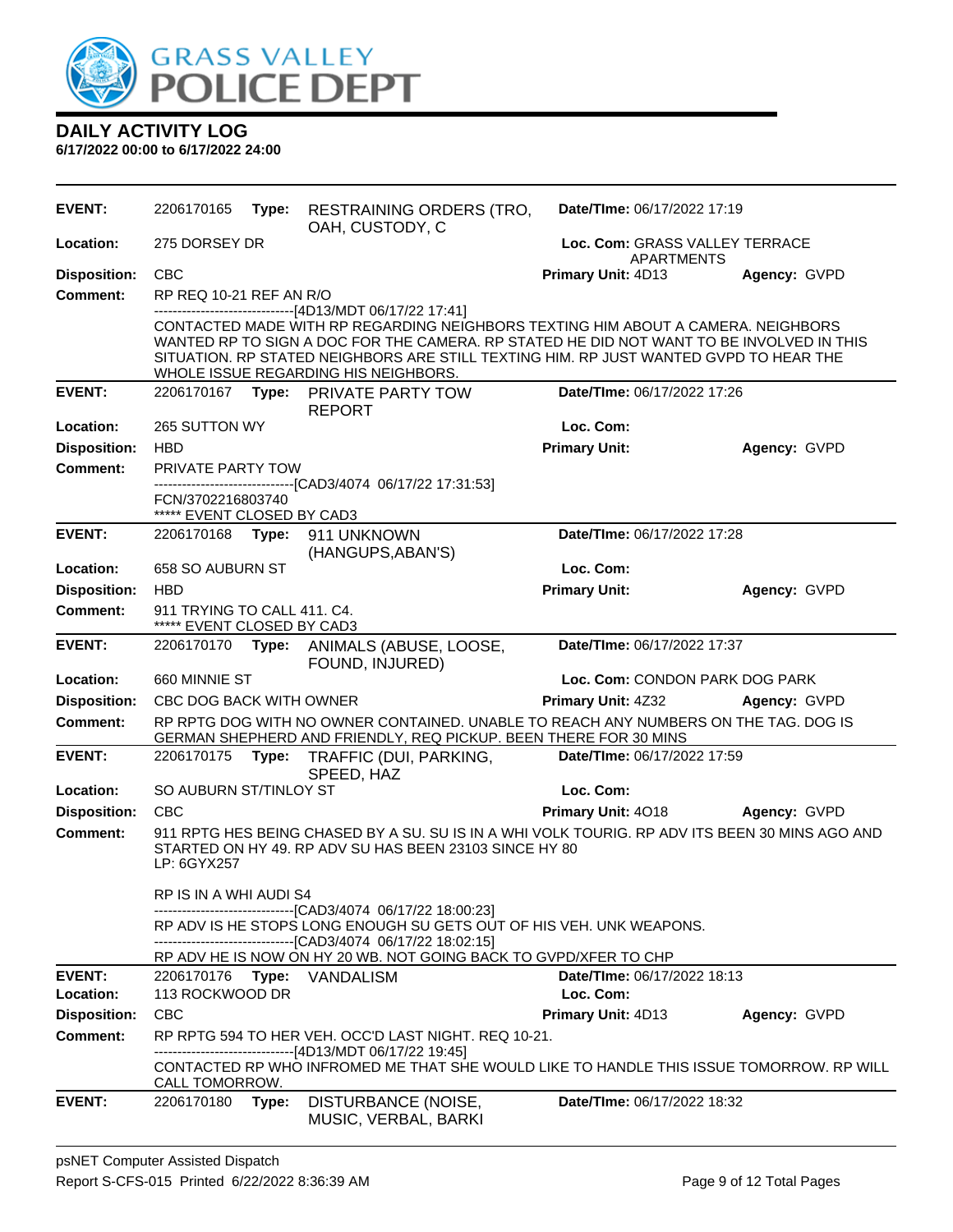

| Location:                        | 105 W EMPIRE ST                                                                                                                                                                                    |                                                                                                                                                                                                                                                                                                         | Loc. Com: GOLDEN EMPIRE MARKET                                |              |  |  |
|----------------------------------|----------------------------------------------------------------------------------------------------------------------------------------------------------------------------------------------------|---------------------------------------------------------------------------------------------------------------------------------------------------------------------------------------------------------------------------------------------------------------------------------------------------------|---------------------------------------------------------------|--------------|--|--|
| <b>Disposition:</b>              | CBC SHE WILL BE MOVING ALONG                                                                                                                                                                       |                                                                                                                                                                                                                                                                                                         | Primary Unit: 4D13<br>Agency: GVPD                            |              |  |  |
| <b>Comment:</b>                  | 911 EMPLOYEE RPTG XRAY IS CAUSING 415 RUNNING IN THE STREET. WFA BLK HAIR LSW BLK DRESS AND<br>HIGH HEALS. RP THINKS SHE IS 11550.<br>-------------------------------[CAD3/4074 06/17/22 18:32:34] |                                                                                                                                                                                                                                                                                                         |                                                               |              |  |  |
|                                  |                                                                                                                                                                                                    | RP ADV XRAY IS ALSO HARASSING CUSTOMERS                                                                                                                                                                                                                                                                 |                                                               |              |  |  |
| <b>EVENT:</b>                    | 2206170186 Type: 911 UNKNOWN                                                                                                                                                                       | (HANGUPS, ABAN'S)                                                                                                                                                                                                                                                                                       | Date/TIme: 06/17/2022 19:01                                   |              |  |  |
| Location:                        | 105 W EMPIRE ST                                                                                                                                                                                    |                                                                                                                                                                                                                                                                                                         | Loc. Com: 21 METERS 90 PERCENT                                |              |  |  |
| <b>Disposition:</b>              | <b>HBD</b>                                                                                                                                                                                         |                                                                                                                                                                                                                                                                                                         | <b>Primary Unit:</b>                                          | Agency: GVPD |  |  |
| <b>Comment:</b>                  | 911 HANGUP                                                                                                                                                                                         |                                                                                                                                                                                                                                                                                                         |                                                               |              |  |  |
|                                  | ON CB ACCIDENTAL                                                                                                                                                                                   | --------------------[CAD3/4074_06/17/22 19:02:49]<br>NEG ANSWER ON CB, UNABLE TO LEAVE VM<br>-------------------------------[CAD3/4074_06/17/22 19:04:14]<br>EVENT LOCATION CHANGED FROM LAT: 39.20898200 LONG: -121.062083 GRASS VALLEY<br>------------------------------[CAD3/4074 06/17/22 19:04:20] |                                                               |              |  |  |
|                                  | ***** EVENT CLOSED BY CAD3                                                                                                                                                                         |                                                                                                                                                                                                                                                                                                         |                                                               |              |  |  |
| <b>EVENT:</b>                    | 105 W EMPIRE ST                                                                                                                                                                                    | 2206170187 Type: WELFARE CHECK                                                                                                                                                                                                                                                                          | Date/TIme: 06/17/2022 19:02<br>Loc. Com: GOLDEN EMPIRE MARKET |              |  |  |
| Location:<br><b>Disposition:</b> | CBC 98T                                                                                                                                                                                            |                                                                                                                                                                                                                                                                                                         |                                                               |              |  |  |
| <b>Comment:</b>                  |                                                                                                                                                                                                    | ADD 911 RPT'G THE XRAY IS STILL WALKING IN THE MIDDLE OF THE STREET                                                                                                                                                                                                                                     | <b>Primary Unit: 4S6</b>                                      | Agency: GVPD |  |  |
|                                  |                                                                                                                                                                                                    |                                                                                                                                                                                                                                                                                                         |                                                               |              |  |  |
| <b>EVENT:</b><br>Location:       | 2206170192<br>720 SUTTON WY                                                                                                                                                                        | Type: TRAFFIC ACCIDENT                                                                                                                                                                                                                                                                                  | Date/TIme: 06/17/2022 19:25<br>Loc. Com: RITE AID             |              |  |  |
| <b>Disposition:</b>              | <b>RPT</b>                                                                                                                                                                                         |                                                                                                                                                                                                                                                                                                         | <b>Primary Unit: 4011</b>                                     | Agency: GVPD |  |  |
| Case No:                         | G2201525                                                                                                                                                                                           |                                                                                                                                                                                                                                                                                                         |                                                               |              |  |  |
| <b>Comment:</b>                  | 8AHN509.                                                                                                                                                                                           | EMPLOYEE RPTG 20002 TO HIS VEH. SU LEFT A NOTE. REQ RPT. RP' VEH IS A 2017 BLK MAZDA 3 LP:                                                                                                                                                                                                              |                                                               |              |  |  |
|                                  |                                                                                                                                                                                                    | -------------------------------[CAD1/4056_06/17/22 19:51:49]<br>ISSUED CASE# G2201525 FOR AGENCY GVPD by UNIT 4O11                                                                                                                                                                                      |                                                               |              |  |  |
| <b>EVENT:</b>                    |                                                                                                                                                                                                    | 2206170201 Type: ALARMS (SILENT, AUDIBLE,<br><b>COMMERCIAL, RES</b>                                                                                                                                                                                                                                     | Date/TIme: 06/17/2022 20:17                                   |              |  |  |
| Location:                        | 471 SUTTON WY # 202                                                                                                                                                                                |                                                                                                                                                                                                                                                                                                         | Loc. Com: AMBER SOLUTIONS                                     |              |  |  |
| <b>Disposition:</b>              |                                                                                                                                                                                                    | CBC ACCIDENTAL/MAINTENANCE ON SITE                                                                                                                                                                                                                                                                      | Primary Unit: 4020                                            | Agency: GVPD |  |  |
| Comment:                         |                                                                                                                                                                                                    | 10-33A/ FRONT DOOR AND ENTRY MOTION/ RESP "LYNN" REQ DISPATCH BUT NOT ENRT                                                                                                                                                                                                                              |                                                               |              |  |  |
| <b>EVENT:</b>                    | 2206170206<br>Type:                                                                                                                                                                                | <b>FOLLOWUP</b>                                                                                                                                                                                                                                                                                         | Date/TIme: 06/17/2022 20:37                                   |              |  |  |
| Location:                        | 275 DORSEY DR # 61                                                                                                                                                                                 |                                                                                                                                                                                                                                                                                                         | Loc. Com: GRASS VALLEY TERRACE<br>APARTMENTS                  |              |  |  |
| <b>Disposition:</b>              | <b>CBC NEG ANSWER</b>                                                                                                                                                                              |                                                                                                                                                                                                                                                                                                         | Primary Unit: 4D13                                            | Agency: GVPD |  |  |
| <b>Comment:</b>                  | RP REQ 10-21 FROM 4D13                                                                                                                                                                             |                                                                                                                                                                                                                                                                                                         |                                                               |              |  |  |
|                                  |                                                                                                                                                                                                    |                                                                                                                                                                                                                                                                                                         |                                                               |              |  |  |
| <b>EVENT:</b>                    | 2206170209<br>Type:                                                                                                                                                                                | RP CALLED ON 911 AND WAS ADV OF PROPER USAGE<br>ATTEMPT TO CONTACT                                                                                                                                                                                                                                      | Date/TIme: 06/17/2022 20:46                                   |              |  |  |
| Location:                        | 692 FREEMAN LN # A                                                                                                                                                                                 |                                                                                                                                                                                                                                                                                                         | Loc. Com: RALEYS                                              |              |  |  |
| <b>Disposition:</b>              | <b>CBC</b>                                                                                                                                                                                         |                                                                                                                                                                                                                                                                                                         | Primary Unit: 4D13                                            | Agency: GVPD |  |  |
| <b>Comment:</b>                  | 6HPN629<br>REF CASE 1521                                                                                                                                                                           |                                                                                                                                                                                                                                                                                                         |                                                               |              |  |  |
|                                  |                                                                                                                                                                                                    | ------------------------------[CAD1/4056 06/17/22 20:47:23]<br>EVENT LOCATION CHANGED FROM RALEYS                                                                                                                                                                                                       |                                                               |              |  |  |
| <b>EVENT:</b>                    | 2206170211                                                                                                                                                                                         | Type: TRAFFIC ACCIDENT                                                                                                                                                                                                                                                                                  | Date/TIme: 06/17/2022 21:23                                   |              |  |  |
| Location:                        | 536 WHITING ST #40                                                                                                                                                                                 |                                                                                                                                                                                                                                                                                                         | Loc. Com:                                                     |              |  |  |
| <b>Disposition:</b>              | <b>CBC</b>                                                                                                                                                                                         |                                                                                                                                                                                                                                                                                                         | Primary Unit: 4020                                            | Agency: GVPD |  |  |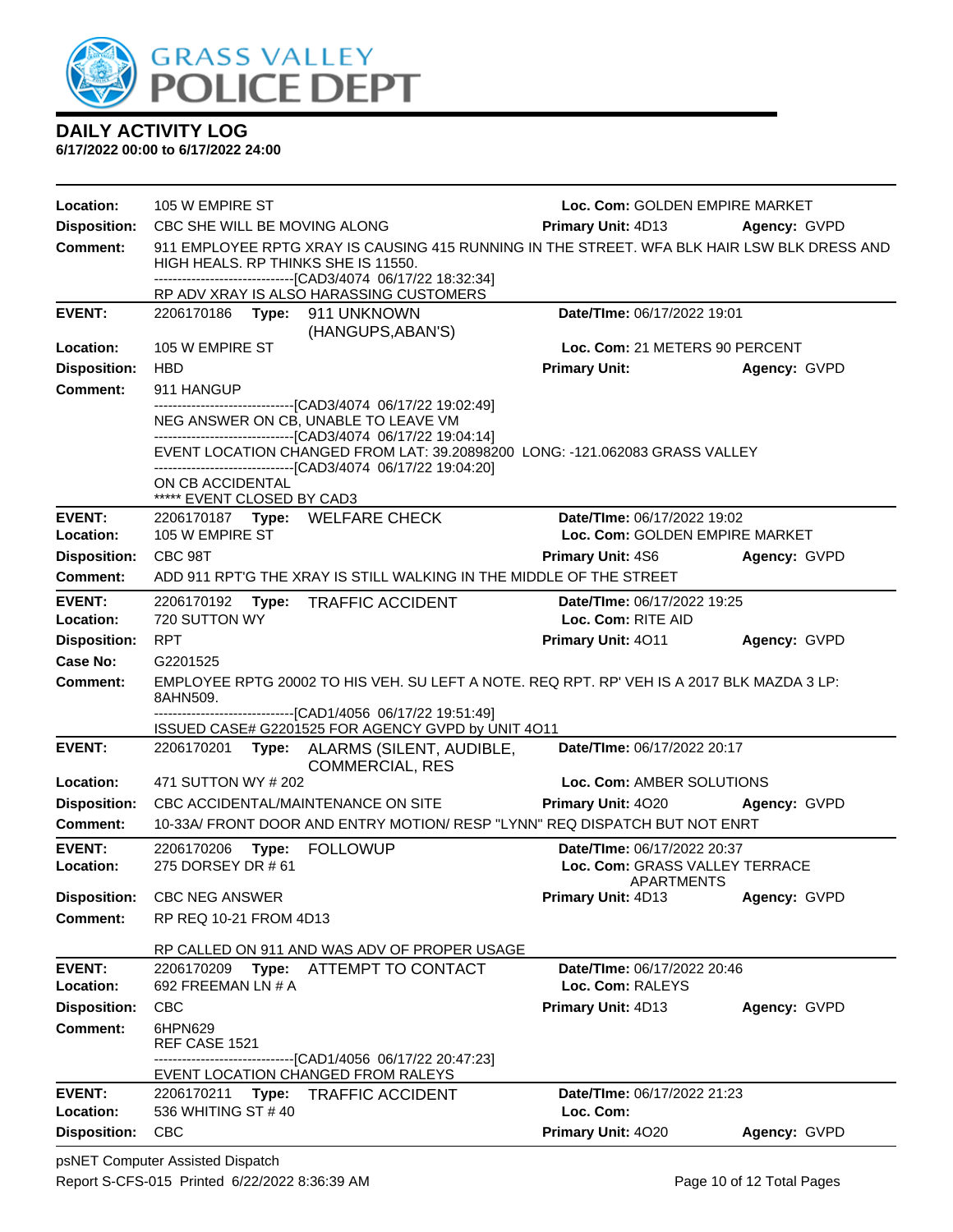

| <b>Comment:</b>     | RP RPTG 1182 IN THE PARKING LOT BETWEEN TENNANTS AND ONE OF THE INV IS REFUSING TO GIVE<br>INSURANCE INFO. RP IS NOT INVOLVED. REQ 10-21<br>------------------------[4O20/MDT 06/17/22 22:12] |       |                                                                                                                                                                        |                                          |                     |
|---------------------|-----------------------------------------------------------------------------------------------------------------------------------------------------------------------------------------------|-------|------------------------------------------------------------------------------------------------------------------------------------------------------------------------|------------------------------------------|---------------------|
|                     |                                                                                                                                                                                               |       | CONT MADE W/ INVOLVED PARTIES. DOOR DING OCCURRED SEVERAL DAYS AGO AND BOTH VEHS HAVE<br>BEEN MOVED SINCE. VEH OWNERS REFERRED TO INSURANCE FOR CLAIM.                 |                                          |                     |
| <b>EVENT:</b>       |                                                                                                                                                                                               |       | 2206170215 Type: TRAFFIC (DUI, PARKING,<br>SPEED, HAZ                                                                                                                  | Date/TIme: 06/17/2022 21:34              |                     |
| Location:           | 49/20 RAMP STATE/EA MAIN ST                                                                                                                                                                   |       |                                                                                                                                                                        | Loc. Com: SB                             |                     |
| <b>Disposition:</b> | <b>HBD</b>                                                                                                                                                                                    |       |                                                                                                                                                                        | <b>Primary Unit:</b>                     | Agency: GVPD        |
| <b>Comment:</b>     | ***** EVENT CLOSED BY CAD1                                                                                                                                                                    |       | 911 REQ CHP FOR WHI BUICK ENCLAVE ALL OVER THE RDWY/XFER TO CHP                                                                                                        |                                          |                     |
| <b>EVENT:</b>       |                                                                                                                                                                                               |       | 2206170217 Type: DRUGS (ANY NARCOTIC<br><b>RELATED OFFENSE)</b>                                                                                                        | Date/TIme: 06/17/2022 22:05              |                     |
| Location:           | 867 SUTTON WY                                                                                                                                                                                 |       |                                                                                                                                                                        | Loc. Com: SAFEWAY                        |                     |
| <b>Disposition:</b> | <b>RPT</b>                                                                                                                                                                                    |       |                                                                                                                                                                        | Primary Unit: 4011                       | Agency: GVPD        |
| Case No:            | G2201526                                                                                                                                                                                      |       |                                                                                                                                                                        |                                          |                     |
| <b>Comment:</b>     |                                                                                                                                                                                               |       | EMPLOYEE REQ PICKUP OF FOUND H&S<br>-------------------------------[CAD1/4056 06/17/22 22:27:13]<br>ISSUED CASE# G2201526 FOR AGENCY GVPD by UNIT 4O11                 |                                          |                     |
| <b>EVENT:</b>       |                                                                                                                                                                                               |       | 2206170220 Type: SUBJECT STOP                                                                                                                                          | Date/TIme: 06/17/2022 22:11              |                     |
| Location:           | 129 S AUBURN ST                                                                                                                                                                               |       |                                                                                                                                                                        | Loc. Com: GRASS VALLEY POLICE DEPARTMENT |                     |
| <b>Disposition:</b> | <b>CBC DROPPED BENNETT/OPHIR</b>                                                                                                                                                              |       |                                                                                                                                                                        | <b>Primary Unit: 4011</b>                | Agency: GVPD        |
| <b>Comment:</b>     | <b>FLAGGED DOWN</b>                                                                                                                                                                           |       | --------------------------------[CAD1/4056_06/17/22 22:11:46]                                                                                                          |                                          |                     |
|                     |                                                                                                                                                                                               |       | EVENT LOCATION CHANGED FROM GVPD                                                                                                                                       |                                          |                     |
| <b>EVENT:</b>       | 2206170221                                                                                                                                                                                    |       | Type: SUSPICIOUS CIRCUMSTANCE<br>(VEHICLE, PERSON                                                                                                                      | Date/TIme: 06/17/2022 22:11              |                     |
| Location:           | 350 BENNETT ST                                                                                                                                                                                |       |                                                                                                                                                                        | Loc. Com:                                |                     |
| <b>Disposition:</b> | <b>CBC VEHUNOC</b>                                                                                                                                                                            |       |                                                                                                                                                                        | Primary Unit: 4011                       | <b>Agency: GVPD</b> |
| <b>Comment:</b>     |                                                                                                                                                                                               |       | RP RPTG SUS BLK LARGE SUV NEAR THE MAILBOXES DOING SOMEHTING. RP ADV THIS IS THE THIRD SUS<br>VEH IN THE PRKING LOT TONIGHT. REQ CHECK                                 |                                          |                     |
| <b>EVENT:</b>       | 2206170224                                                                                                                                                                                    | Type: | <b>FOLLOWUP</b>                                                                                                                                                        | Date/TIme: 06/17/2022 22:36              |                     |
| Location:           | 360 SUTTON WY #34                                                                                                                                                                             |       |                                                                                                                                                                        | Loc. Com:                                |                     |
| <b>Disposition:</b> | <b>CBC</b>                                                                                                                                                                                    |       |                                                                                                                                                                        | <b>Primary Unit: 4S6</b>                 | Agency: GVPD        |
| <b>Comment:</b>     |                                                                                                                                                                                               |       | RP RPTG SHE FOUND HER BIKE BUT POSS KNOWS WHO TOOK IT. REQ 10-21.<br>CASE# G2201524 FOR AGENCY GVPD by UNIT 4Z15<br>--------------------------[4S6/MDT 06/17/22 22:49] |                                          |                     |
|                     |                                                                                                                                                                                               |       | SUPPLEMENT TAKEN TO ORIGINAL CASE.                                                                                                                                     |                                          |                     |
| <b>EVENT:</b>       |                                                                                                                                                                                               |       | 2206170228 Type: 911 UNKNOWN<br>(HANGUPS, ABAN'S)                                                                                                                      | Date/TIme: 06/17/2022 23:02              |                     |
| Location:           |                                                                                                                                                                                               |       | LAT: 39.20957200 LONG: -121.065881                                                                                                                                     | Loc. Com:                                |                     |
| <b>Disposition:</b> | <b>HBD</b>                                                                                                                                                                                    |       |                                                                                                                                                                        | <b>Primary Unit:</b>                     | Agency: GVPD        |
| Comment:            | 911 ABAN                                                                                                                                                                                      |       | ------------------------[CAD3/4074_06/17/22 23:03:22]                                                                                                                  |                                          |                     |
|                     | VM LEFT ON CB                                                                                                                                                                                 |       |                                                                                                                                                                        |                                          |                     |
|                     | ***** EVENT CLOSED BY CAD1                                                                                                                                                                    |       |                                                                                                                                                                        |                                          |                     |
| <b>EVENT:</b>       | 2206170233                                                                                                                                                                                    | Type: | DISTURBANCE (NOISE,<br>MUSIC, VERBAL, BARKI                                                                                                                            | Date/TIme: 06/17/2022 23:41              |                     |
| Location:           | SO AUBURN ST/NEAL ST                                                                                                                                                                          |       |                                                                                                                                                                        | Loc. Com:                                |                     |
| <b>Disposition:</b> | UTL                                                                                                                                                                                           |       |                                                                                                                                                                        | Primary Unit: 4011                       | Agency: GVPD        |